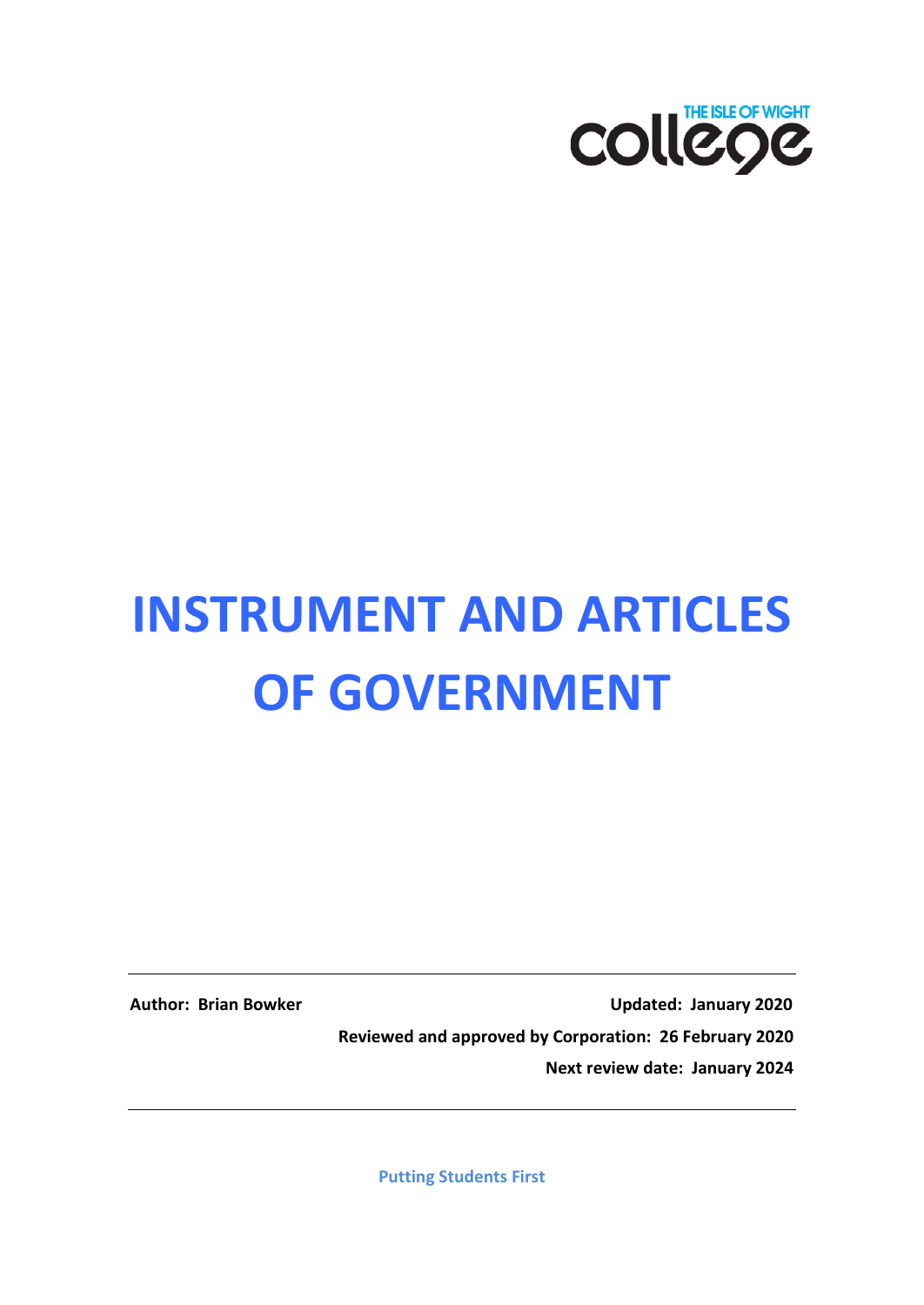#### **INTRODUCTION**

The Instrument and Articles of Government contain the legal basis of rules under which the College's governing body, the Corporation Board, must operate. They are set out in the Order made by the Secretary of State, *The Further Education Corporations (Former Further Education Colleges) (Replacement of Instruments and Articles of Government) Order 2007*, which came into force in January 2008. Amendments made under the Further Education Corporations (Former Further Education Colleges) (Modification of Instruments and Articles of Government) Order 2012 which came into force on 31 March 2012 have been included in this edition of the Instrument and Articles of Government.

The Instrument and Articles define the range and nature of the Corporation Board's responsibilities and set out the respective roles of the Board, the Principal and the Clerk.

The Board's main responsibilities are set out in paragraph 3 of the Articles:

- Determination and periodic review of the educational character and mission of the instruction and oversight of its activities
- Publishing arrangements for obtaining the views of staff and students on the determination and periodic review of the educational and mission of the institution and oversight of its activities;
- Approving the quality strategy
- Effective and efficient use of resources, solvency of the institution and Corporation and safeguarding their assets
- Approving annual estimates of income and expenditure
- Appointment, grading, suspension, dismissal and determination of pay and conditions of service of senior post holders and the Clerk
- Setting a framework for pay and conditions of service of all other staff

Three separate documents should be read in conjunction with the Instrument and Articles:

- The Financial Memorandum between the Skills Funding Agency and the College
- The Standing Orders for the Conduct of Corporation business which contain rules determined by the Corporation for conduct of business within the discretion allowed by the Instrument and Articles.
- The Code of Conduct for Governors which provides a guide for Members on expected standards of conduct.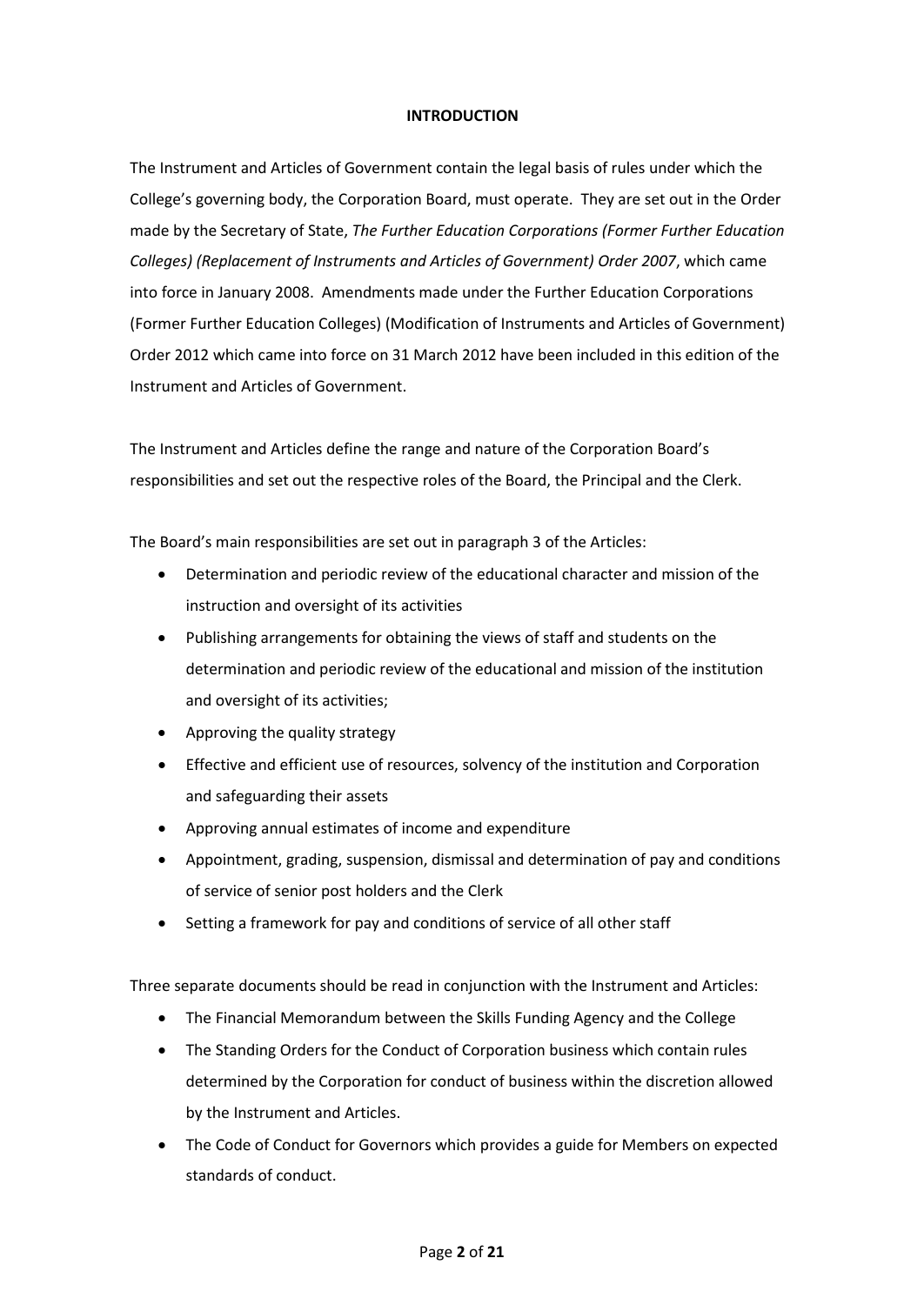Governors are expected to be familiar with the contents of the Instrument and Articles and the above documents. Clarification and guidance can be obtained in the first instance from the Clerk to the Corporation.

Brian Bowker Clerk to the Corporation February 2020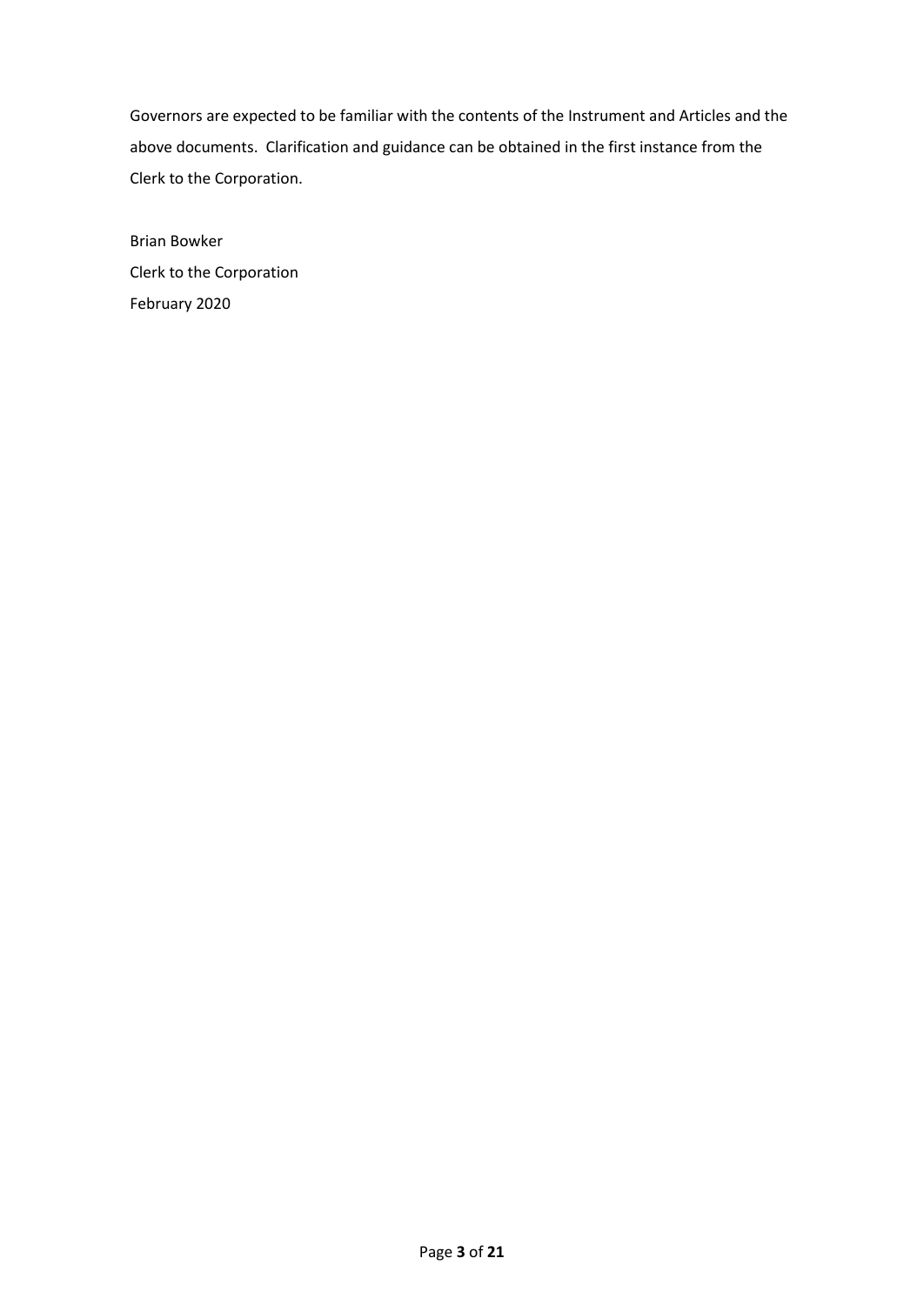#### CONTENTS - INSTRUMENT OF GOVERNMENT

| 1. | Interpretation of the terms used                                     | 5              |
|----|----------------------------------------------------------------------|----------------|
| 2. | <b>Composition of the Corporation</b>                                | 5              |
| 3. | Determination of membership numbers                                  | 6              |
| 4. | <b>Transitional arrangements</b>                                     | 6              |
| 5. | Appointment of the members of the Corporation                        | $\overline{7}$ |
| 6. | Appointment of the Chair and Vice-Chair                              | 7              |
| 7. | Appointment of the Clerk to the Corporation                          | 7              |
| 8. | Persons who are ineligible to be members                             | 8              |
| 9. | The term of office of a member                                       | 9              |
|    | 10. Termination of membership                                        | 9              |
|    | 11. Members not to hold interests in matters relating to the College | 9              |
|    | 12. Meetings                                                         | 10             |
|    | 13. Quorum                                                           | 10             |
|    | 14. Proceedings of meetings                                          | 11             |
|    | 15. Written Resolutions                                              | 12             |
|    | 16. Minutes                                                          | 12             |
|    | 17. Public access to meetings                                        | 12             |
|    | 18. Publication of minutes and papers                                | 13             |
|    | 19. Copies of the Instrument of Government                           | 13             |
|    | 20. Change of name of the Corporation                                | 13             |
|    | 21. Application of the seal                                          | 13             |
|    | 22. Means of communication to be used                                | 13             |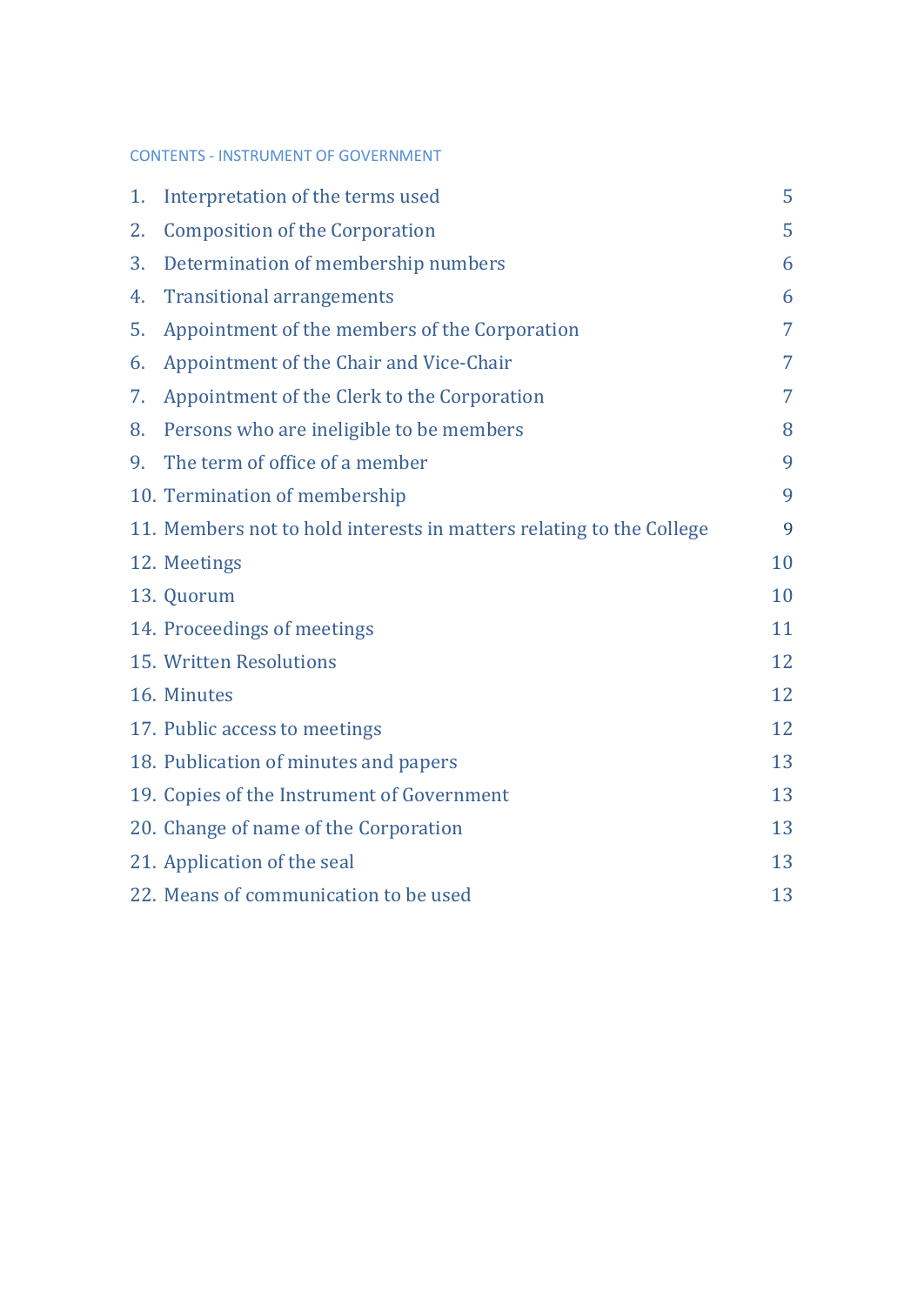## INSTRUMENT OF GOVERNMENT

#### <span id="page-4-0"></span>1. Interpretation of the terms used

In this Instrument of Government: -

- (a) any reference to "the Principal" shall include a person acting as Principal;
- (b) "the Clerk" means the Clerk to the Corporation;
- (c) "the Corporation" means any further education corporation to which this Instrument applies;
- (d) "the College" means The Isle of Wight College;
- (e) "this Instrument" means this Instrument of Government;
- (f) "the CE of Skills Funding" means the Chief Executive of Skills Funding;
- (g) "meeting" includes a meeting at which one or more of the members attending participate by means of a telephone or video-conferencing facilities or similar communications equipment whereby all persons participating in the meeting can hear each other and participation in a meeting in this manner shall be deemed to constitute presence in person at such meeting and, subject to these Articles, shall be entitled to vote and be counted in a quorum accordingly. Such a meeting shall be deemed to take place where the largest group of those participating is assembled or, if there is no such group where the chair of the meeting then is;
- (h) "necessary skills" meansskills and experience, other than professional qualifications, specified by the Corporation as appropriate for members to have;
- (i) "staff member" and "student member" have the meanings given to them in clause 2;
- (j) "the previous Instrument of Government" means the Instrument of Government relating to the Corporation which had effect immediately before 1st January 2008;
- (k) "the Secretary of State" means the Secretary of State for Business Innovation and Skills or any successor organisation;
- (l) "staff matters" means the remuneration, conditions of service, promotion, conduct, suspension, dismissal or retirement of staff;
- (m) "the students' union" means any association of students formed to further the educational purposes of the College and the interests of students, as students;
- (n) a "variable category" means any category of members whose numbers may vary according to clauses 2 and 3.

# <span id="page-4-1"></span>2. Composition of the Corporation<br>(1) Subject to the transitional arrangements set out

- Subject to the transitional arrangements set out in clause 4, the Corporation shall consist of:-
	- (a) up to sixteen members who appear to the Corporation to have the necessary skills to ensure that the Corporation carries out its functions under article 3 of the Articles of Government;
	- (b) the Principal of the College, unless the Principal chooses not to be a member;
	- (c) at least one and not more than three members who are members of the College's staff and have a contract of employment with the College and
	- (d) at least two and not more than three members who are students at the College.
- (2) A person who is not for the time being enrolled as a student at the College, shall nevertheless be treated as a student during any period of authorised absence from the College for study, travel or for carrying out the duties of any office held by that person in the College's students' union.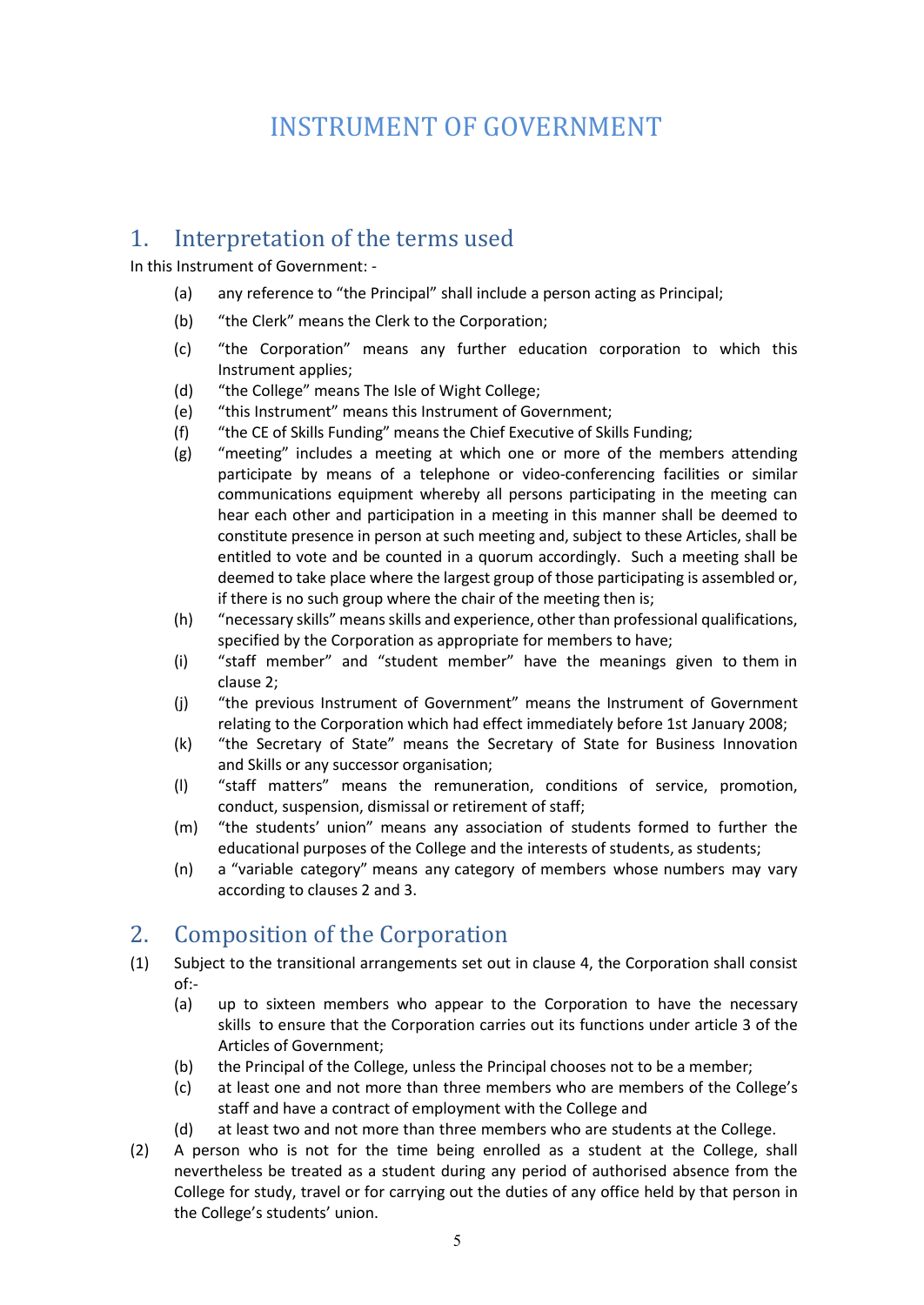(3) Appointment of staff and student Members

#### Staff Members

- (a) The Corporation has determined that there shall be two Staff Members; one member of the teaching staff and one member of business support staff.
- (b) The rules for the appointments are as follows:
	- i. The Clerk shall seek applications by advertising vacancies throughout the College as widely as possible.
	- ii. In order to be eligible for selection staff must be on the College payroll at the time that the Corporation determines that the vacancy occurs.
	- iii. Where staff have two contracts; one as business support staff and one as a member of the teaching staff, the contract with the greater number of hours shall determine which area the member of staff may seek appointment. Management Spine staff will be identified by the Search and Governance Committee on a case by case basis.
	- iv. Applicants will be interviewed and if appropriate recommended for appointment by external Governor Members of the Search and Governance Committee.
	- v. Due consideration will be given to the time of the year in which a vacancy falls to ensure full consideration of applications.

#### Student Members

- (c) There should be at least two and not more than three Student Members (who must be students at the College throughout the period of their membership).
- (d) Applications will be sought for the Student Members and applicants will be interviewed and if suitable recommended for appointment by at least two of the following: Assistant Principal (Students, Teaching & Learning and HR); Chair of Search and Governance Committee; Search and Governance Committee Member; the Principal.
- (4) The Chair and Vice Chair of Search and Governance will decide whether a person is eligible for appointment as a member of the Corporation under paragraphs 1, 2 and 3 above.

# <span id="page-5-0"></span>3. Determination of membership numbers<br>(1) Subject to paragraph (2) and the transitional arrangements

- Subject to paragraph (2) and the transitional arrangements in clause 4, the number of members of the Corporation and the number of members of each variable category shall be that decided by the Corporation in the most recent determination made under the previous Instrument of Government.
- (2) The Corporation may at any time vary the determination referred to in paragraph (1) and any subsequent determination under this paragraph provided that: -
	- (a) the number of members of the Corporation shall not be less than twelve or more than twenty; and
	- (b) the numbers of members of each variable category shall be subject to the limit which applies to that category set out in Clause 2.
- (3) No determination under this clause shall terminate the appointment of any person who is already a member of the Corporation at the time when the determination is made.

#### <span id="page-5-1"></span>4. Transitional arrangements

Where, following the last determination under the previous Instrument of Government, the membership of the Corporation does not conform in number to that determination:-

- (a) nothing in clauses 2 and 3 of this Instrument shall require the removal of members where the previous Instrument would not have required their removal; but
- (b) the Corporation shall ensure that any new appointments are made so that its composition conforms to the determination as soon as possible.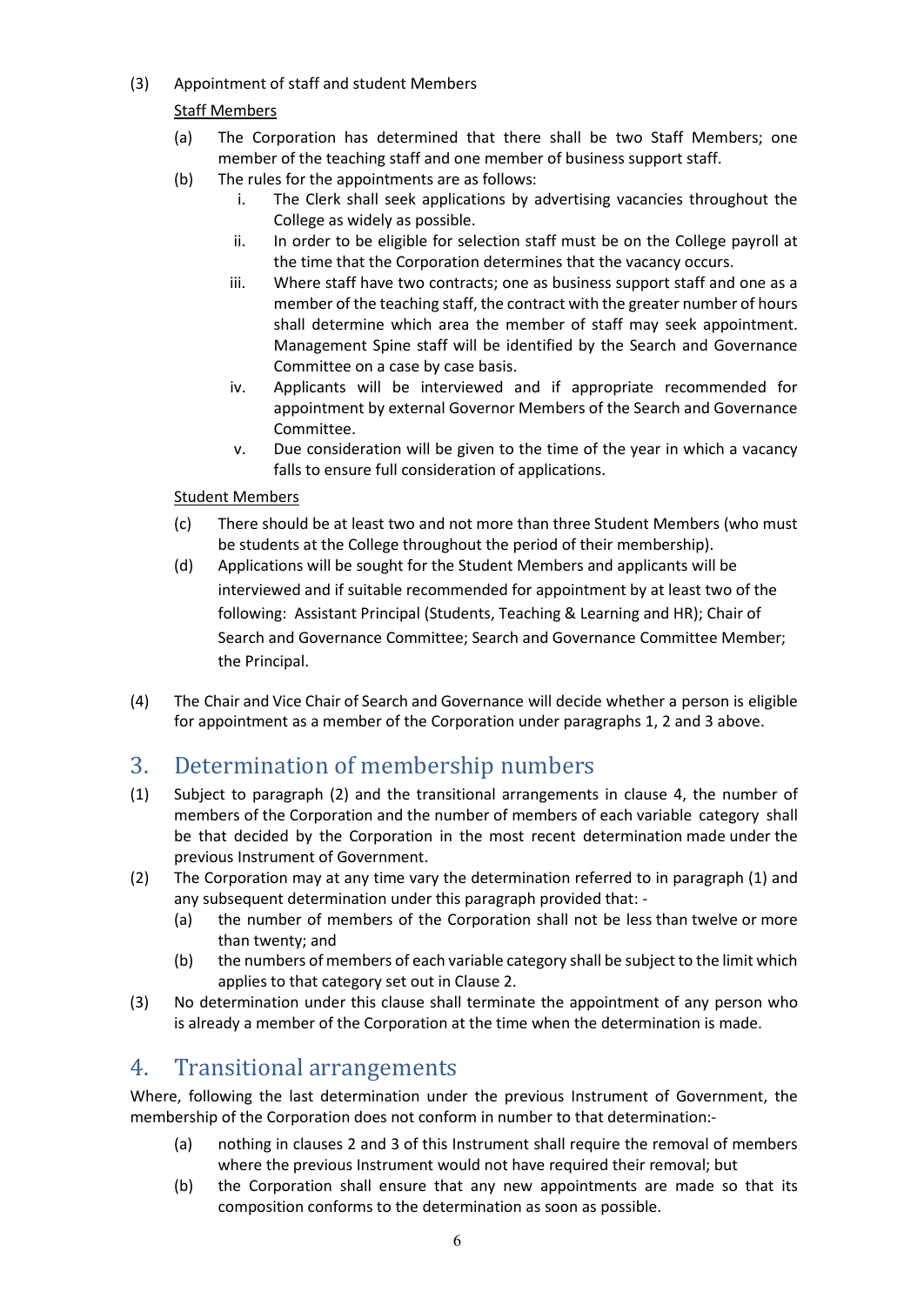# <span id="page-6-0"></span>5. Appointment of the members of the Corporation<br>(1) Subject to paragraph (2) the Corporation is the appointing authority in

- Subject to paragraph (2) the Corporation is the appointing authority in relation to the appointment of its members.
- (2) If the number of members falls below the number needed for a quorum, the Secretary of State is the appointing authority in relation to the appointment of those members needed for a quorum.
- (3) The appointing authority may decline to appoint a person as a parent, staff or student member if: -
	- (a) it is satisfied that the person has been removed from office as a member of a further education corporation in the previous ten years; or
	- (b) the appointment of the person would contravene any rule or bye-law made under article 23 of the Articles of Government concerning the number of terms of office which a person may serve, provided that such rules or bye-laws make the same provision for each category of members appointed by the appointing authority; or
	- (c) the person is ineligible to be a member of the corporation because of clause 8.
- (4) Where the office of any member becomes vacant the appointing authority shall as soon as practicable take all necessary steps to appoint a new member to fill the vacancy.

#### <span id="page-6-1"></span>6. Appointment of the Chair and Vice-Chair

- (1) The members of the Corporation shall appoint a Chair and a Vice-Chair from among themselves.
- (2) Neither the Principal nor any staff or student member shall be eligible to be appointed as Chair or Vice-Chair or to act as Chair in their absence.
- (3) If both the Chair and the Vice-Chair are absent from any meeting of the Corporation, the members present shall choose someone from among themselves to act as Chair for that meeting.
- (4) The Chair and Vice-Chair shall hold office for such period as the Corporation decides.
- (5) The Chair or Vice-Chair may resign from office at any time by giving notice in writing to the Clerk.
- (6) If the Corporation is satisfied that the Chair is unfit or unable to carry out the functions of office, it may give written notice, removing the Chair from office and the office shall then be vacant.
- (7) If the Corporation issatisfied that the Vice-Chair is unfit or unable to carry out the functions of office, it may give written notice, removing the Vice-Chair from office and the office shall then be vacant.
- (8) At the last meeting before the end of the term of office of the Chair, or at the first meeting following the Chair's resignation or removal from office, the members shall appoint a replacement from among themselves.
- (9) At the last meeting before the end of the term of office of the Vice-Chair, or at the first meeting following the Vice-Chair's resignation or removal from office, the members shall appoint a replacement from among themselves.
- (10) At the end of their respective terms of office, the Chair and Vice-Chair shall be eligible for reappointment.
- (11) Paragraph (10) is subject to any rule or bye-law made by the Corporation under article 23 of the Articles of Government concerning the number of terms of office which a person may serve.

#### <span id="page-6-2"></span>7. Appointment of the Clerk to the Corporation

- (1) The Corporation shall appoint a person to serve as its Clerk, but the Principal may not be appointed as Clerk.
- (2) The Corporation may delegate the appointment of the Clerk to the Chair of Governors and one other external Governor.
- (3) In the temporary absence of the Clerk, the Corporation shall appoint a person to serve as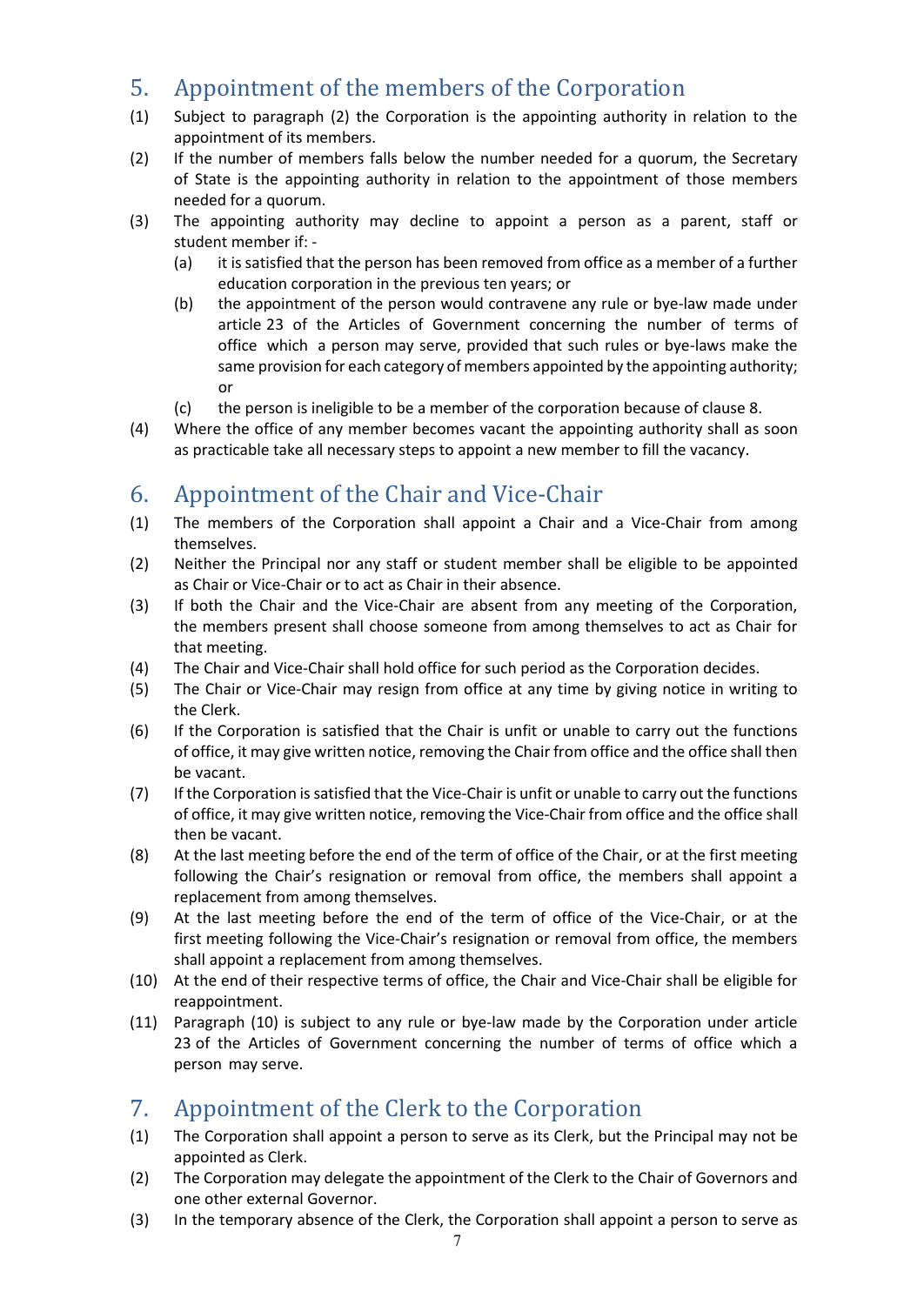a temporary Clerk, but the Principal may not be appointed as temporary Clerk.

- (4) Any reference in this Instrument to the Clerk shall include a temporary Clerk appointed under paragraph (2).
- (5) Subject to clause 14, the Clerk shall be entitled to attend all meetings of the Corporation and any of its committees.
- (6) The Clerk may also be a member of staff at the College.

#### <span id="page-7-0"></span>8. Persons who are ineligible to be members

- (1) No one under the age of 18 years may be a member, except as a student member.
- (2) The Clerk may not be a member.
- (3) A person who is a member of staff of the College may not be, or continue as, a member, except as a staff member or in the capacity of Principal.
- (4) Paragraph (3) does not apply to a student who is employed by the Corporation in connection with the student's role as an officer of a students' union.
- (5) A person shall be disqualified from holding, or from continuing to hold, office as a member, if that person is disqualified from acting as a charity trustee under the Charities Act 2011 (as amended from time to time). This includes:
	- (a) Anyone who has an unspent conviction for an offence involving deception or dishonesty
	- (b) Anyone who has been removed from the trusteeship of a charity by the Court of the Commission for misconduct or miscarriage
	- (c) Anyone under a disqualification order under the Company Directors Disqualification Act 1986.
- (6) Where a person is disqualified by reason of having been adjudged bankrupt or by reason of being the subject of a bankruptcy restrictions order, an interim bankruptcy restrictions order or a bankruptcy restrictions undertaking, that disqualification shall cease: -
	- (a) on that person's discharge from bankruptcy, unless the bankruptcy order has before then been annulled; or
	- (b) if the bankruptcy order is annulled, at the date of that annulment; or
	- (c) if the bankruptcy restrictions order is rescinded as a result of an application under section 375 of the Insolvency Act 1986, on the date so ordered by the court; or
	- (d) if the interim bankruptcy restrictions order is discharged by the court, on the date of that discharge; or
	- (e) if the bankruptcy restrictions undertaking is annulled, at the date of that annulment.
- (7) Where a person is disqualified by reason of having made a composition or arrangement with creditors, including an individual voluntary arrangement, and then pays the debts in full, the disqualification shall cease on the date on which the payment is completed and in any other case it shall cease on the expiration of three years from the date on which the terms of the deed of composition, arrangement or individual voluntary arrangement are fulfilled.
- (8) Subject to paragraph (9), a person shall be disqualified from holding, or from continuing to hold, office as a member if: -
	- (a) within the previous five years that person has been convicted, whether in the United Kingdom or elsewhere, of any offence and has received a sentence of imprisonment, whether suspended or not, for a period of three months or more, without the option of a fine; or
	- (b) within the previous twenty years that person has been convicted as set out in subparagraph (a) and has received a sentence of imprisonment, whether suspended or not, for a period of more than two and a half years; or
	- (c) that person has at any time been convicted as set out in sub-paragraph (a) and has received a sentence of imprisonment, whether suspended or not, of more than five years.
- (9) For the purpose of this regulation there shall be disregarded any conviction by or before a court outside the United Kingdom for an offence in respect of conduct which, if it had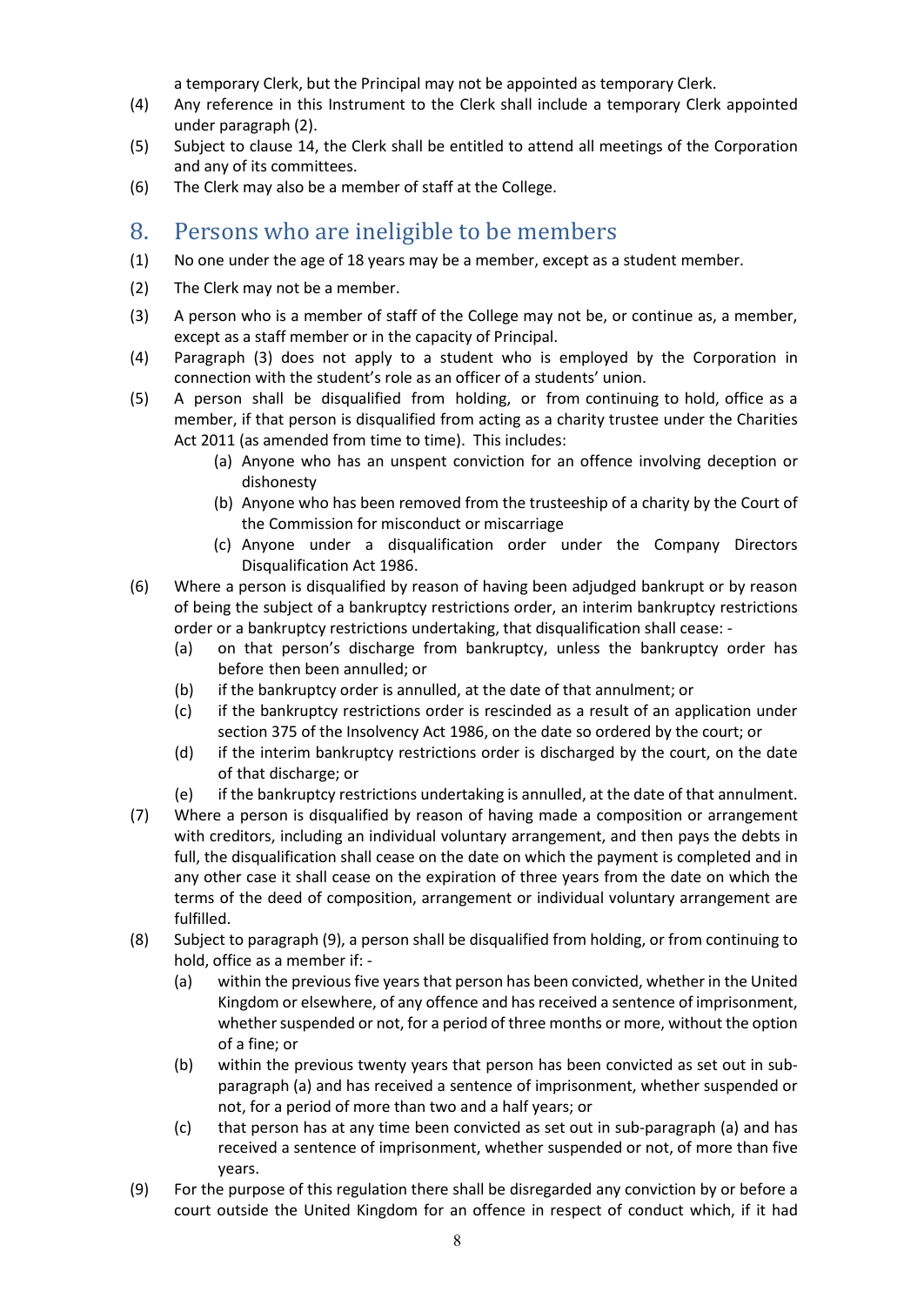taken place in the United Kingdom, would not have constituted an offence under the law then in force anywhere in the United Kingdom.

- (10) Where the Corporation has reasonable grounds for believing that that person presents a risk to the health, safety or welfare of children or vulnerable adults.
- (11) Upon a member of the Corporation becoming disqualified from continuing to hold office under paragraphs (5) or (8), the member shall immediately give notice of that fact to the Clerk.
- (12) Governors are expected to maintain a high standard of professional and public conduct and any behaviour which is deemed to bring the College into disrepute by association may lead to their removal.

# <span id="page-8-0"></span>9. The term of office of a member<br>(4) A member of the Corporation shall hold are

- (4) A member of the Corporation shall hold and vacate office in accordance with the terms of the appointment, but the length of the term of office shall not exceed four years.
- (5) Members retiring at the end of their term of office shall be eligible for reappointment, and clause 5 shall apply to the reappointment of a member as it does to the appointment of a member.
- (6) Paragraph (2) is subject to any rule or bye-law made by the Corporation under article 23 of the Articles of Government concerning the number of terms of office which a person may serve.

# <span id="page-8-1"></span>10. Termination of membership<br>(1) A member may resign from office at any

- A member may resign from office at any time by giving notice in writing to the Clerk.
- (2) Upon a Member becoming disqualified from being a charity trustee under the Charities Act 2011 (as amended from time to time) they shall cease to be a Member with immediate effect and should notify the Clerk as soon as they become aware of such disqualification.
- (3) If at any time the Corporation is satisfied that any member:
	- (a) is unfit or unable to discharge the functions of a member; or
	- (b) has been absent from meetings of the Corporation for a period longer than six consecutive months without the permission of the Corporation, the Corporation may by notice in writing to that member remove the member from office and the office shall then be vacant.
- (4) Any person who is a member of the Corporation by virtue of being a member of the staff at the College, including the Principal, shall cease to hold office upon ceasing to be a member of the staff and the office shall then be vacant.
- (5) A student member shall cease to hold office:
	- (a) at the end of the student's final academic year, or at such other time in the year after ceasing to be a student as the Corporation may decide; or
	- (b) if expelled from the College, and the office shall then be vacant.

### <span id="page-8-2"></span>11. Members not to hold interests in matters relating to the College

- (1) A member to whom paragraph (2) applies shall:
	- (a) disclose to the Corporation the nature and extent of the interest; and
	- (b) if present at a meeting of the Corporation, or of any of its committees, at which such supply, contract or other matter as is mentioned in paragraph (2) is to be considered, not take part in the consideration or vote on any question with respect to it and not be counted in the quorum present at the meeting in relation to a resolution on which that member is not entitled to vote; and
	- (c) withdraw, if present at a meeting of the Corporation, or any of its committees, at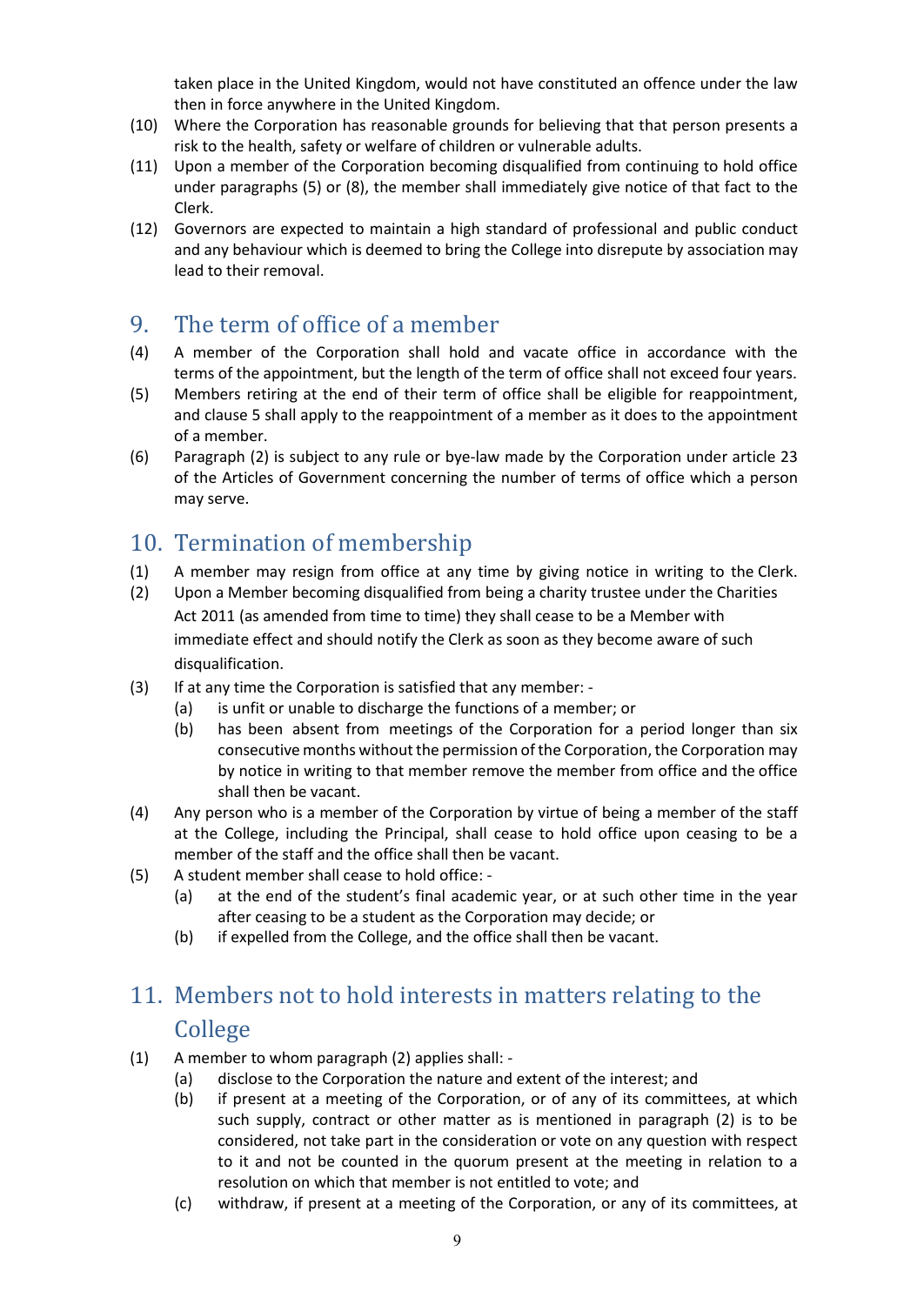which such supply, contract or other matter as is mentioned in paragraph (2) is to be considered, where required to do so by a majority of the members of the Corporation or committee present at the meeting.

- (2) This paragraph applies to a member who:
	- (a) has any financial interest in:
		- i. the supply of work to the College, or the supply of goods for the purposes of the College;
		- ii. any contract or proposed contract concerning the College; or
		- iii. any other matter relating to the College; or
	- (b) has any other interest of a type specified by the Corporation in any matter relating to the College.
- (3) This clause shall not prevent the members considering and voting upon proposals for the Corporation to insure them against liabilities incurred by them arising out of their office or the Corporation obtaining such insurance and paying the premium.
- (4) Where the matter under consideration by the Corporation or any of its committees relates to the pay and conditions of all staff, or all staff in a particular class, a staff member: -
	- (a) need not disclose a financial interest; and
	- (b) may take part in the consideration of the matter, vote on any question with respect to it and count towards the quorum present at that meeting, provided that in so doing, the staff member acts in the best interests of the Corporation as a whole and does not seek to represent the interests of any other person or body, but
	- (c) shall withdraw from the meeting if the matter is under negotiation with staff and the staff member is representing any of the staff concerned in those negotiations.
- (5) The Clerk shall maintain a register of the interests of the members which have been disclosed and the registershall be made available during normal office hours at the College to any person wishing to inspect it.
- (6) Governors must declare personal relationships with College staff or external parties where there may be a pecuniary or non-pecuniary interest which could influence their decision-making.

# <span id="page-9-0"></span>12. Meetings<br>(1) The Corporati

- The Corporation shall meet at least once in every term, and shall hold such other meetings as may be necessary.
- (2) Subject to paragraphs (4) and (5) and to clause 12(4), all meetings shall be called by the Clerk, who shall, at least five calendar days before the date of the meeting, send to the members of the Corporation written notice of the meeting and a copy of the proposed agenda, including by electronic means.
- (3) If it is proposed to consider at any meeting the remuneration, conditions of service, conduct, suspension, dismissal or retirement of the Clerk, the Chair shall, at least five calendar days before the date of the meeting, send to the members a copy of the agenda item concerned, together with any relevant papers.
- (4) A meeting of the Corporation, called a "special meeting", may be called at any time by the Chair or at the request in writing of any five members.
- (5) Where the Chair, or in the Chair's absence the Vice-Chair, decides that there are matters requiring urgent consideration, the written notice convening the special meeting and a copy of the proposed agenda may be given within less than five calendar days.
- (6) Every member shall act in the best interests of the Corporation and shall not be bound to speak or vote by mandates given by any other body or person.

#### <span id="page-9-1"></span>13. Quorum

- (1) Meetings of the Corporation shall be quorate if the number of members present is at least 40% of the total number of members, determined according to clause 3.
- (2) If the number of members present for a meeting of the Corporation does not constitute a quorum, the meeting shall not be held.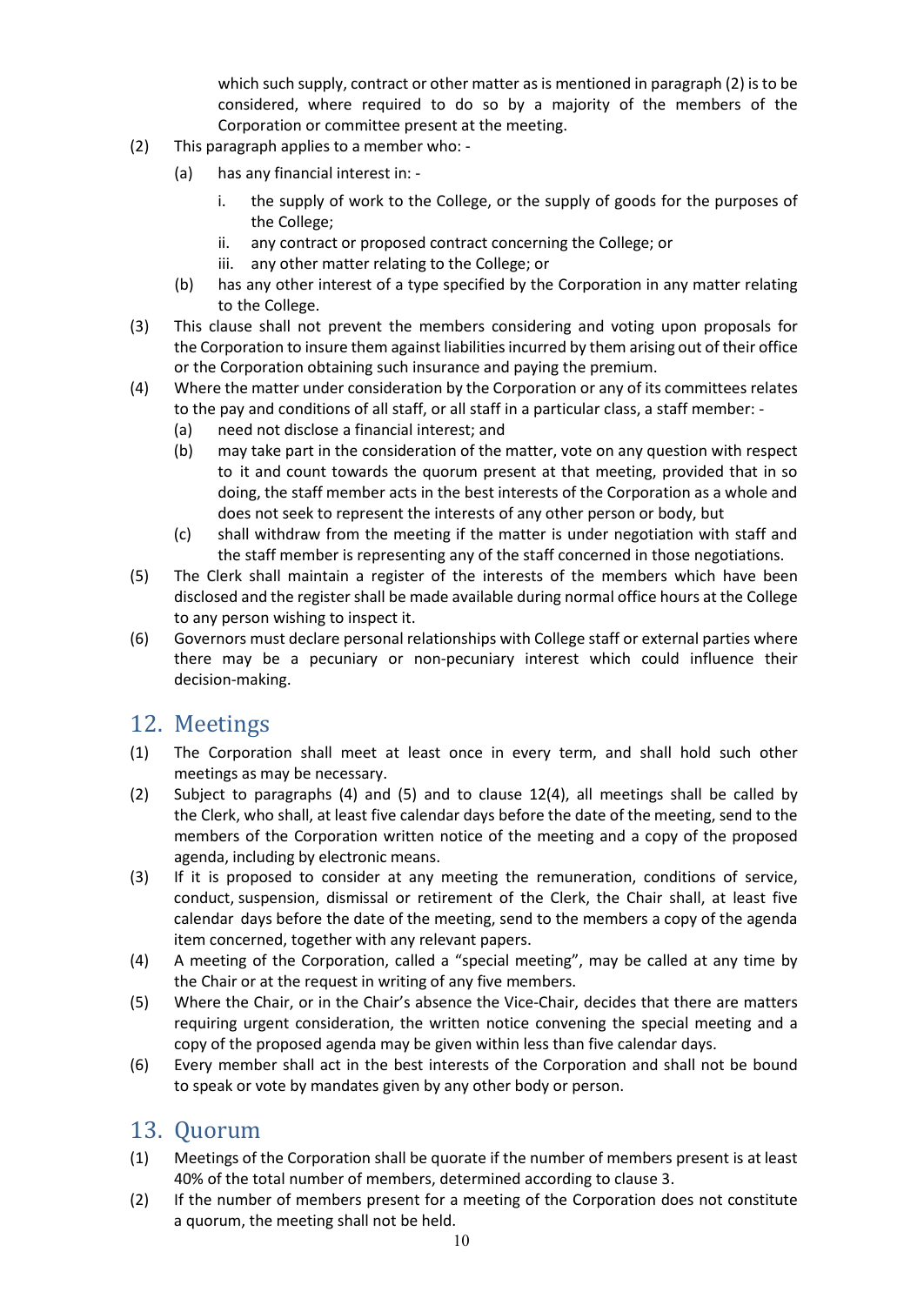- (3) If during a meeting of the Corporation there ceases to be a quorum, the meeting shall be terminated at once.
- (4) If a meeting cannot be held or cannot continue for lack of a quorum, the Chair may call a special meeting as soon as it is convenient.

# <span id="page-10-0"></span>14. Proceedings of meetings<br>(1) Every question to be decided at a

- Every question to be decided at a meeting of the Corporation shall be decided by a majority of the votes cast by members present and entitled to vote on the question.
- (2) Where, at a meeting of the Corporation, there is an equal division of votes on a question to be decided, the Chair of the meeting shall have a second or casting vote.
- (3) A member may not vote by proxy or by way of postal vote.
- (4) No resolution of the members may be rescinded or varied at a subsequent meeting unless consideration of the rescission or variation is a specific item of business on the agenda for that meeting.
- (5) Except as provided by procedures made pursuant to article 16 of the Articles of Government, a member of the Corporation who is a member of staff at the College, including the Principal, shall withdraw:-
	- (a) from that part of any meeting of the Corporation, or any of its committees, at which staff matters relating solely to that member of the staff, as distinct from staff matters relating to all members of staff or all members of staff in a particular class, are to be considered;
	- (b) from that part of any meeting of the Corporation, or any of its committees, at which that member's reappointment or the appointment of that member's successor is to be considered;
	- (c) from that part of any meeting of the Corporation, or any of its committees, at which the matter under consideration concerns the pay or conditions of service of all members of staff, or all members of staff in a particular class, where the member of staff is acting as a representative (whether or not on behalf of a recognised trade union) of all members of staff or the class of staff (as the case may be); and
	- (d) if so required by a resolution of the other members present, from that part of any meeting of the Corporation or any of its committees, at which staff matters relating to any member of staff holding a post senior to that member's are to be considered, except those relating to the pay and conditions of all staff or all staff in a particular class.
- (6) A Principal who has chosen not to be a member of the Corporation shall still be entitled to attend and speak, or otherwise communicate, at all meetings of the Corporation and any of its committees, except that the Principal shall withdraw in any case where the Principal would be required to withdraw under paragraph (5).
- (7) A student member who is under the age of 18 shall not vote at a meeting of the Corporation, or any of its committees, on any question concerning any proposal:-
	- (a) for the expenditure of money by the Corporation; or
	- (b) under which the Corporation, or any members of the Corporation, would enter into any contract, or would incur any debt or liability, whether immediate, contingent or otherwise.
- (8) Except as provided by rules made under article 18 (3) of the Articles of Government relating to appeals and representations by students in disciplinary cases, a student member shall withdraw from that part of any meeting of the Corporation or any of its committees, at which a student's conduct, suspension or expulsion is to be considered.
- (9) In any case where the Corporation, or any of its committees, is to discuss staff matters relating to a member or prospective member of staff at the College, a student member shall:-
	- (a) take no part in the consideration or discussion of that matter and not vote on any question with respect to it; and
	- (b) where required to do so by a majority of the members, otherthan student members, of the Corporation or committee present at the meeting, withdraw from the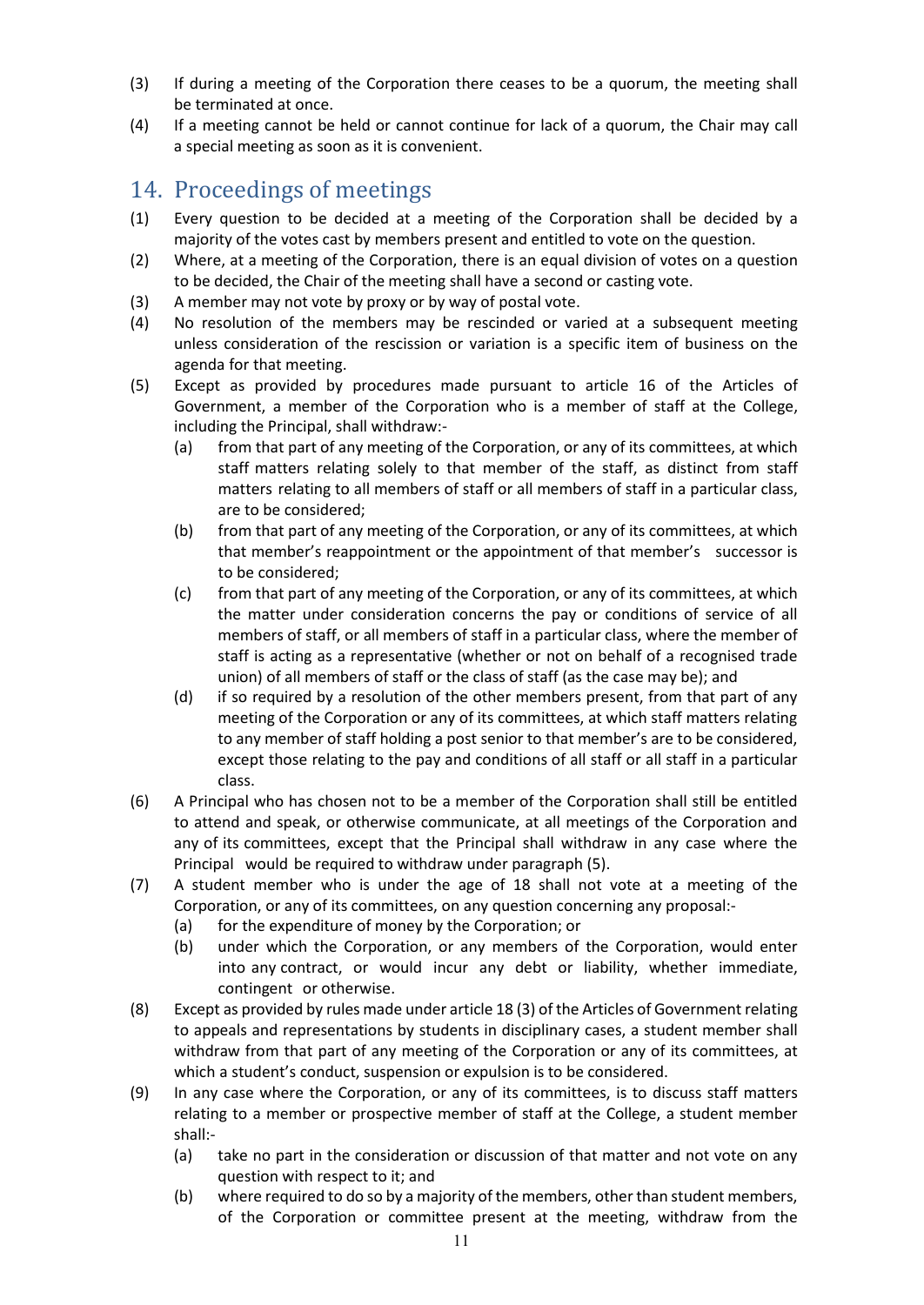meeting.

- (10) The Clerk:-
	- (a) shall withdraw from that part of any meeting of the Corporation, or any of its committees, at which the Clerk's remuneration, conditions of service, conduct, suspension, dismissal or retirement in the capacity of Clerk are to be considered; and
	- (b) where the Clerk is a member of staff at the College, the Clerk shall withdraw in any case where a member of the Corporation is required to withdraw under paragraph (5).
- (11) If the Clerk withdraws from a meeting, or part of a meeting, of the Corporation under paragraph (10), the Corporation shall appoint a person from among themselves to act as Clerk during this absence.
- (12) If the Clerk withdraws from a meeting, or part of a meeting, of a committee of the Corporation, the Corporation shall appoint a person from among themselvesto act as Clerk to the committee during this absence.

#### <span id="page-11-0"></span>15. Written Resolutions

- (1) A resolution in writing agreed by a simple majority of the Members who would have been entitled to vote upon it had it been proposed at a meeting shall be effective provided that:-
	- (a) A copy of the proposed resolution has been sent to every eligible member;
	- (b) A simple majority of the members have signified agreement to the resolution; and
	- (c) It is contained in a document authenticated by the Clerk which has been received at the address specified by the college for the receipt of documents within the period of 28 days beginning with the circulation date.
- (2) A resolution in writing may comprise several copies to which one or more members have signified their agreement.
- (3) A written resolution will lapse if it is not passed before the end of the period of 28 days beginning with the circulation date.
- (4) For the purposes of clause 15(3) "circulation date" is the day on which copies of the written resolution are sent or submitted to members or, if copies are sent or submitted on different days, to the first of those days.

#### <span id="page-11-1"></span>16. Minutes

- (1) Written minutes of every meeting of the Corporation shall be prepared, and, subject to paragraph (2), at every meeting of the Corporation the minutes of the last meeting shall be taken as an agenda item.
- (2) Paragraph (1) shall not require the minutes of the last meeting to be taken as an agenda item at a special meeting, but where they are not taken, they shall be taken as an agenda item at the next meeting which is not a special meeting.
- (3) Where minutes of a meeting are taken as an agenda item and agreed to be accurate, those minutes shall be signed as a true record by the Chair of the meeting.
- (4) Separate minutes shall be taken of those parts of meetings from which staff members, the Principal, student members or the Clerk have withdrawn from a meeting in accordance with clause 14(5), (6), (8), (9) or (10) and such persons shall not be entitled to see the minutes of that part of the meeting or any papers relating to it.

#### <span id="page-11-2"></span>17. Public access to meetings

The Corporation shall decide any question as to whether a person should be allowed to attend any of its meetings where that person is not a member, the Clerk or the Principal and in making its decision, it shall give consideration to clause 18(2).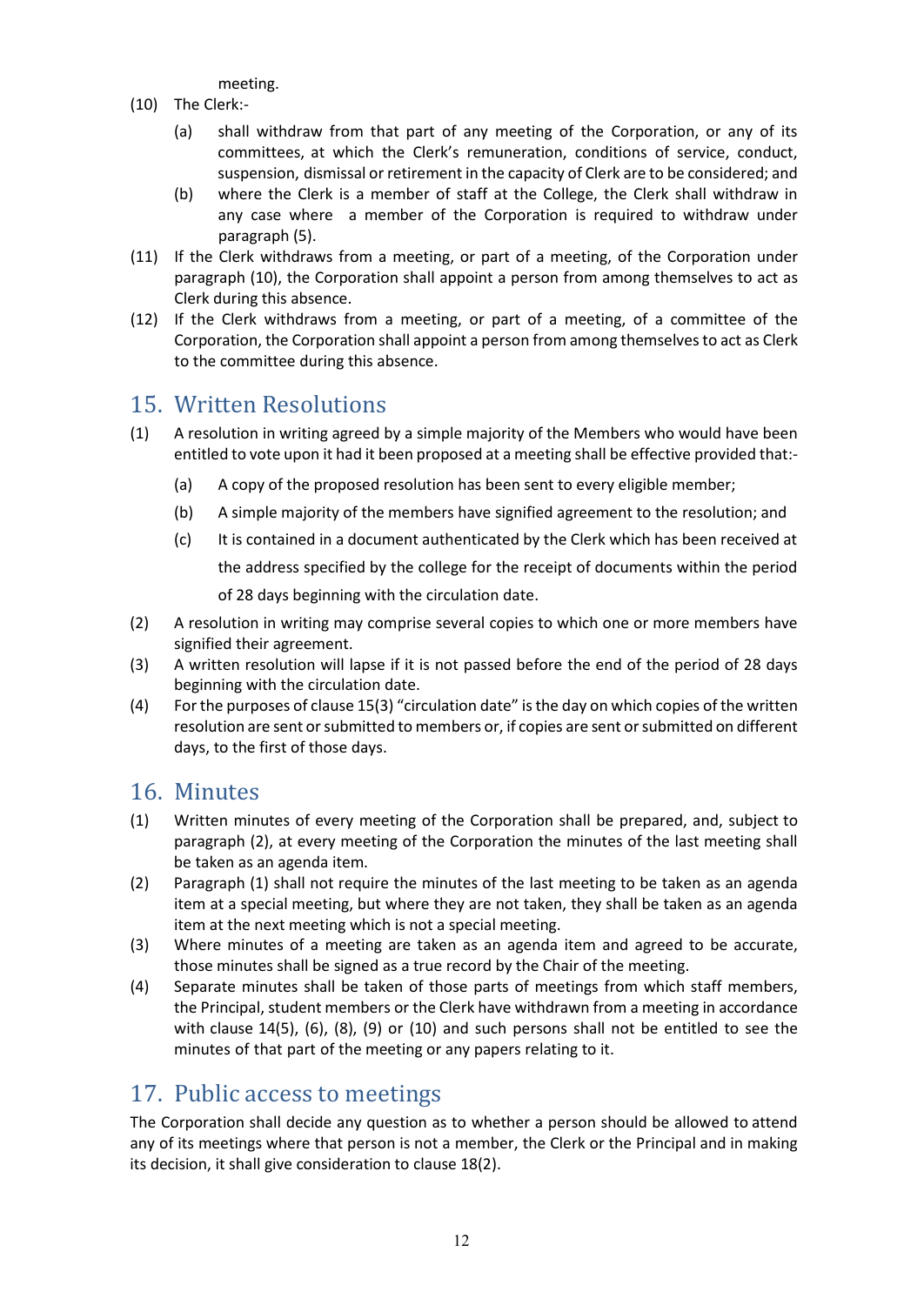# <span id="page-12-0"></span>18. Publication of minutes and papers<br>(1) Subject to paragraph (2), the Corporation shall ensure

- Subject to paragraph (2), the Corporation shall ensure that a copy of:-
	- (a) the agenda for every meeting of the Corporation;
	- (b) the draft minutes of every such meeting, if they have been approved by the Chair of the meeting;
	- (c) the signed minutes of every such meeting; and
	- (d) any report, document or other paper considered at any such meeting, shall as soon as possible be made available during normal office hours at the College to any person wishing to inspect them.
- (2) There shall be excluded from any item made available for inspection any material relating to:-
	- (a) a named person employed at or proposed to be employed at the College;
	- (b) a named student at, or candidate for admission to, the College;
	- (c) the Clerk; or
	- (d) any matter which, by reason of its nature, the Corporation issatisfied should be dealt with on a confidential basis.
- (3) The Corporation shall ensure that a copy of the draft or signed minutes of every meeting of the Corporation, under paragraph (1), shall be placed on the College's website, and shall, despite any rules the Corporation may make regarding the archiving of such material, remain on its website for a minimum period of 12 months.
- (4) The Corporation shall review regularly all material excluded from inspection under paragraph (2)(d) and make any such material available for inspection where it is satisfied that the reason for dealing with the matter on a confidential basis no longer applies, or where it considers that the public interest in disclosure outweighs that reason.

#### <span id="page-12-1"></span>19. Copies of the Instrument of Government

A copy of this Instrument shall be given free of charge to every member of the Corporation and at a charge not exceeding the cost of copying or free of charge to any other person who so requests a copy, and shall be available for inspection at the College upon request, during normal office hours, to every member of staff and every student.

#### <span id="page-12-2"></span>20. Change of name of the Corporation

The Corporation may change its name with the approval of the Secretary of State.

### <span id="page-12-3"></span>21. Application of the seal

The application of the seal of the Corporation shall be authenticated by:-

- (a) the signature of either the Chair or of some other member authorised either generally or specially by the Corporation to act for that purpose; and
- (b) the signature of any other member.

#### <span id="page-12-4"></span>22. Means of communication to be used

- (1) Any notice or other document to be given to or by any person pursuant to this Instrument:
	- (a) Must be in writing; or
	- (b) Must be given in electronic form
- (2) the college may give any notice or other documents to a Member either:
	- (a) Personally; or
	- (b) by sending it by post in a prepaid envelope addressed to the member at his or her address; or
	- (c) by leaving it at the address of the member; or
	- (d) by giving it in electronic form to the member's address; or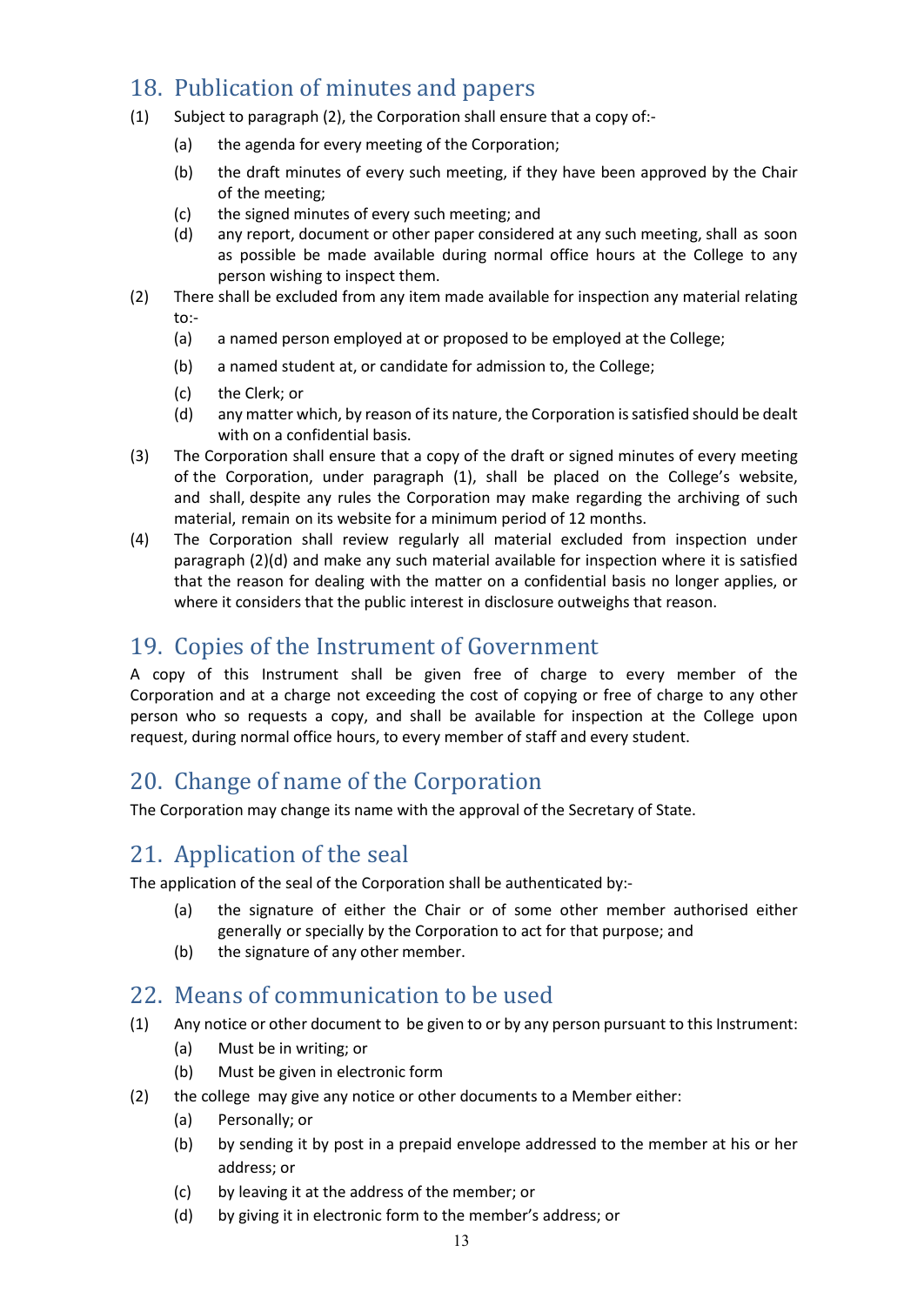- (e) by placing the notice on a website and providing the person with a notification in writing or in electronic form of the presence of the notice on the website. The notification must state that it concerns a notice of Corporation meeting and must specify the place, date and time of the meeting.
- (3) A member present in person at any meeting of the College shall be deemed to have received notice of the meeting and of the purposes for which is was called.
- (4) Proof that an envelope containing a notice was properly addressed, prepaid and posted shall be conclusive evidence that the notice was given.
- (5) Proof that an electronic form of notice was given shall be conclusive where the college can demonstrate that it was properly addressed and sent.
- (6) Notice shall be deemed to be given:
	- (a) 48 hours after the envelope containing it was posted; or
	- (b) in the case of an electronic form of communication, 48 hours after it was sent
- (7) The Members must agree in writing to receive documents and notices from the College by electronic means.
- (8) Only such documents and notices as are specified by the College may be sent to the College in electronic form to the address specified by the College for that purpose and such documents or notices sent to the College are sufficiently authenticated if the identity of the sender is confirmed in the way the College has specified.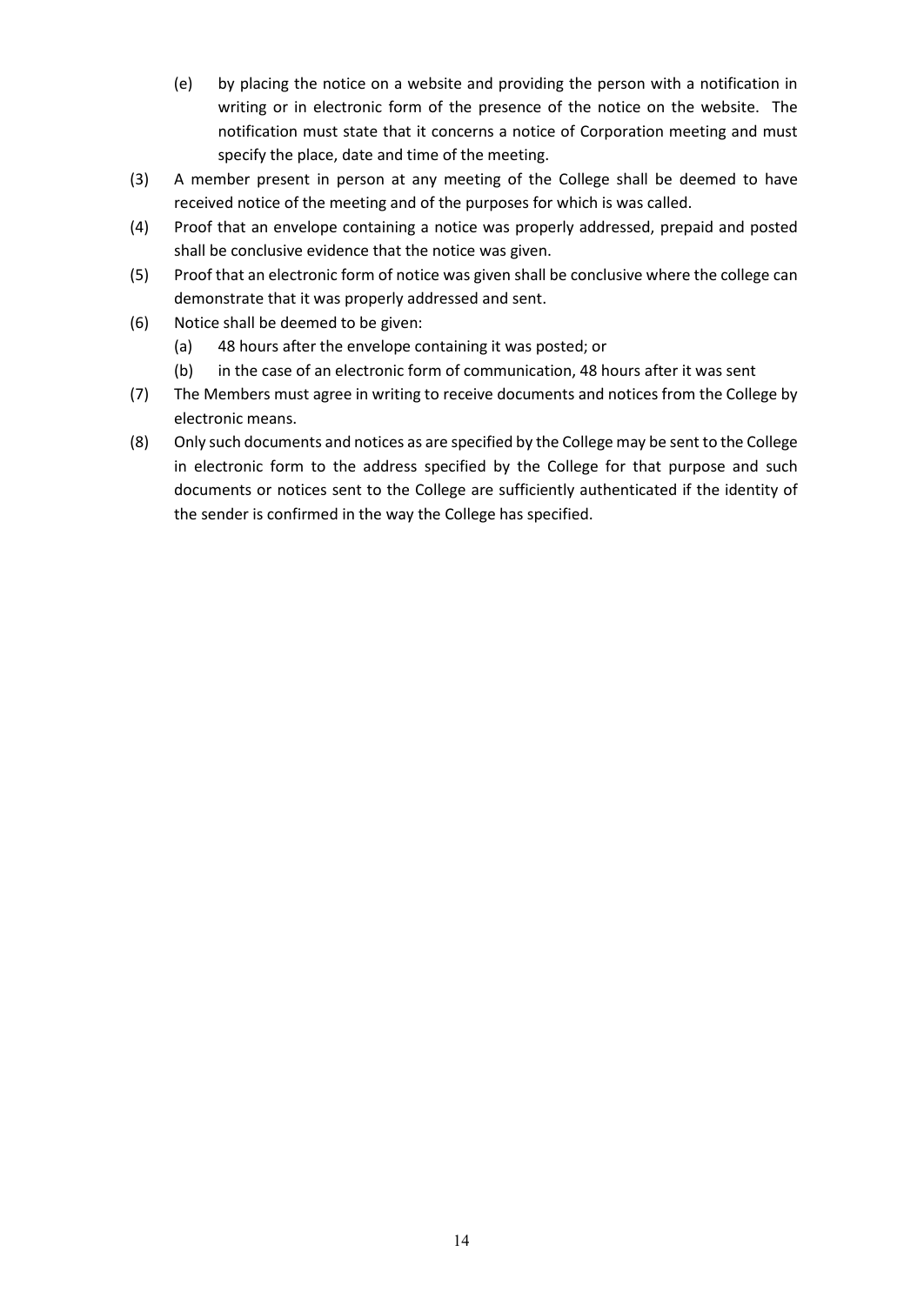# CONTENTS – ARTICLES OF GOVERNMENT

| 1. | Interpretation of the terms used                                                | 16 |
|----|---------------------------------------------------------------------------------|----|
| 2. | <b>Conduct of the College</b>                                                   | 16 |
| 3. | Responsibilities of the Corporation, the Principal and the Clerk                | 16 |
| 4. | The establishment of committees and delegation of functions generally 17        |    |
| 5. | The Search committee                                                            | 17 |
| 6. | The Audit committee                                                             | 18 |
| 7. | <b>Composition of committees</b>                                                | 18 |
| 8. | Access to committees by non-members and publication of minutes                  | 18 |
| 9. | Delegable and non-delegable functions                                           | 18 |
|    | 10. Delegable and non-delegable functions                                       | 18 |
|    | 11. Delegable and non-delegable functions                                       | 18 |
|    | 12. Appointment and promotion of staff                                          | 19 |
|    | 13. Appointment and promotion of staff                                          | 19 |
|    | 14. Rules relating to the conduct of staff                                      | 19 |
|    | 15. Academic freedom                                                            | 19 |
|    | 16. Grievance, suspension and disciplinary procedures                           | 19 |
|    | 17. Suspension and dismissal of the Clerk                                       | 20 |
|    | 18. Students                                                                    | 20 |
|    | 19. Financial matters                                                           | 20 |
|    | 20. Co-operation with the CE of Skills Funding                                  | 20 |
|    | 21. Internal audit                                                              | 20 |
|    | 22. Accounts and audit of accounts                                              | 20 |
|    | 23. Rules and bye-laws                                                          | 21 |
|    | 24. Copies of Articles of Government and rules and bye-laws                     | 21 |
|    | 25. Modification or replacement of the Instrument and Articles of<br>Government | 21 |
|    | 26. Dissolution of the Corporation                                              | 21 |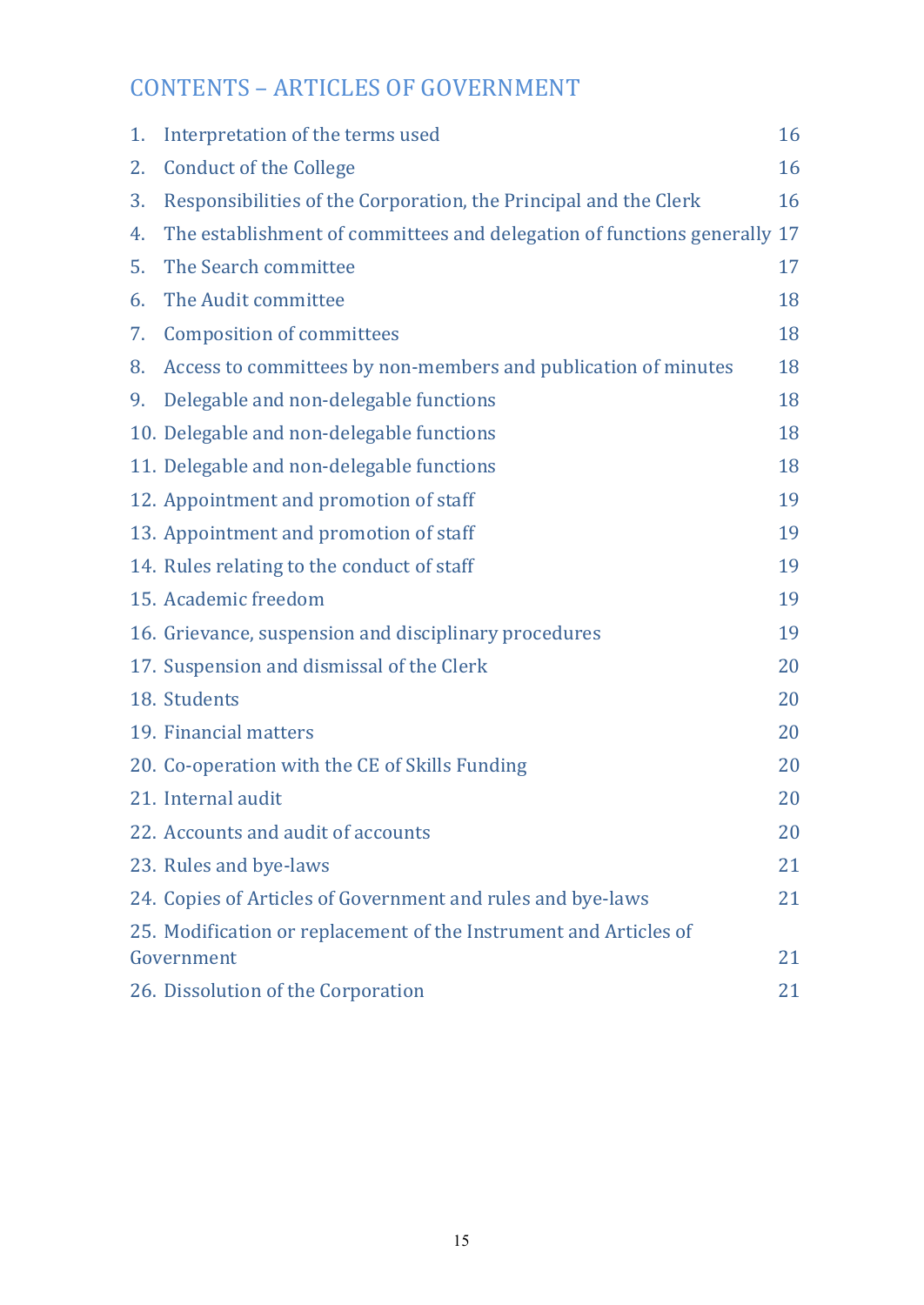# ARTICLES OF GOVERNMENT

#### 1. Interpretation of the terms used

In these Articles of Government:-

- (a) any reference to "the Principal" shall include a person acting as Principal;
- (b) "the Articles" means these Articles of Government;
- (c) "Chair" and "Vice-Chair" mean respectively the Chair and Vice-Chair of the Corporation appointed under clause 6 of the Instrument of Government;
- (d) "the Clerk" has the same meaning as in the Instrument of Government;
- (e) "the Corporation" has the same meaning as in the Instrument of Government;
- (f) "the CE of Skills Funding" means the Chief Executive of Skills Funding;
- (g) "staff member" and "student member" have the same meanings as in the Instrument of Government;
- (h) "the Secretary of State" means the Secretary of State for Business, Innovation and Skills;
- (i) "senior post" means the post of Principal and such other senior posts as the Corporation may decide for the purposes of these Articles;
- (j) "the staff" means all the staff who have a contract of employment with the College;
- (k) "the students' union" has the same meaning as in the Instrument of Government.

#### 2. Conduct of the College

The College shall be conducted in accordance with the provisions of the Instrument of Government, these Articles, any rules or bye-laws made under these Articles and any trust deed regulating the College.

### 3. Responsibilities of the Corporation, the Principal and the Clerk

- (1) The Corporation shall be responsible for the following functions—
	- (a) the determination and periodic review of the educational character and mission of the College and the oversight of its activities;
	- (b) publishing arrangements for obtaining the views of staff and students on the determination and periodic review of the educational character and mission on the College and the oversight of its activities;
	- (c) approving the quality strategy of the College;
	- (d) the effective and efficient use of resources, the solvency of the College and the Corporation and safeguarding their assets;
	- (e) approving annual estimates of income and expenditure;
	- (f) the appointment, grading, suspension, dismissal and determination of the pay and conditions of service of the holders of senior posts and the Clerk, including, where the Clerk is, or is to be appointed as, a member of staff, the Clerk's appointment, grading, suspension, dismissal and determination of pay in the capacity of a member of staff and
	- (g) setting a framework for the pay and conditions of service of all other staff.
- (2) Subject to the responsibilities of the Corporation, the Principal shall be the Chief Executive of the College, and shall be responsible for the following functions:-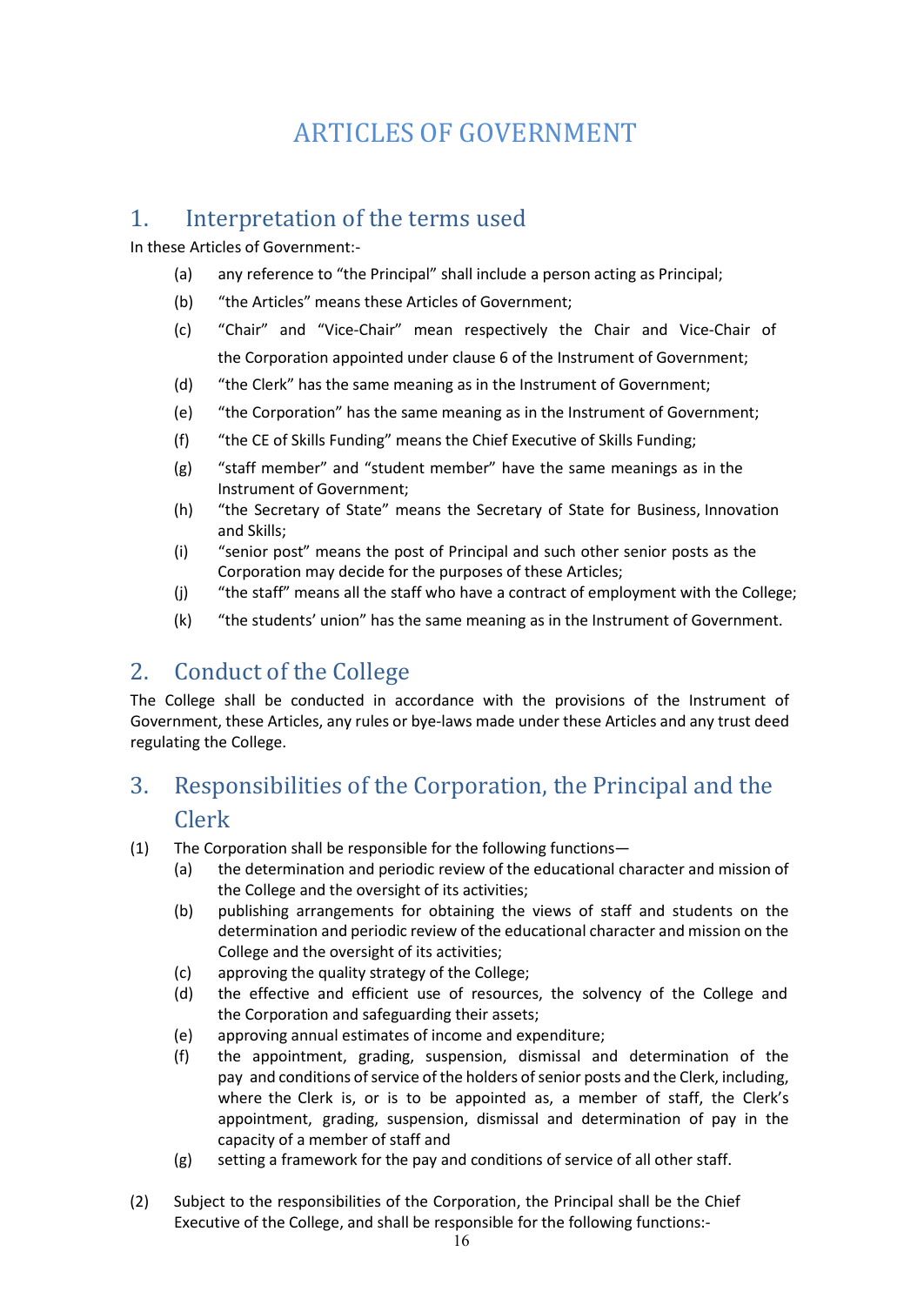- (a) making proposals to the Corporation about the educational character and mission of the College and implementing the decisions of the Corporation;
- (b) the determination of the College's academic and other activities;
- (c) preparing annual estimates of income and expenditure for consideration and approval by the Corporation, and the management of budget and resources within the estimates approved by the Corporation;
- (d) the organisation, direction and management of the College and leadership of the staff;
- (e) the appointment, assignment, grading, appraisal, suspension, dismissal and determination, within the framework set by the Corporation, of the pay and conditions of service of staff, other than the holders of senior posts or the Clerk, where the Clerk is also a member of the staff; and
- (f) maintaining student discipline and, within the rules and procedures provided for within these Articles, suspending or expelling students on disciplinary grounds or expelling students for academic reasons.
- (3) The Clerk shall be responsible for the following functions:-
	- (a) advising the Corporation with regard to the operation of its powers;
	- (b) advising the Corporation with regard to procedural matters;
	- (c) advising the Corporation with regard to the conduct of its business; and
	- (d) advising the Corporation with regard to matters of governance practice.

### 4. The establishment of committees and delegation of functions generally

- (1) The Corporation will establish an Audit Committee and may establish other committees for any purpose or function, other than those assigned in these Articles to the Principal or Clerk and may delegate powers to-
	- (a) such committees;
	- (b) the Chair, or in the Chair's absence, the Vice-Chair; or
	- (c) the Principal.
- (2) The number of members of a committee and the terms on which they are to hold and to vacate office, shall be decided by the Corporation.
- (3) The Corporation may also establish committees under collaboration arrangements made with other further education Colleges or maintained schools (or with both), and such joint committees shall be subject to any regulations made under section 166 of the Education and Inspections Act 2006 governing such arrangements.

#### 5. The Search committee

- (1) The Corporation shall establish a committee, to be known as the "Search committee", to advise on:-
	- (a) the appointment of members (other than as a staff or student member); and
	- (b) such other matters relating to membership and appointments as the Corporation may ask it to.
- (2) The Corporation shall not appoint any person as a member (other than as a parent, staff or student member) without first consulting and considering the advice of the search committee.
- (3) The Corporation may make rules specifying the way in which the Search committee is to be conducted. A copy of these rules, together with the Search committee's terms of reference and its advice to the Corporation, other than any advice which the Corporation is satisfied should be dealt with on a confidential basis, shall be published on the College's website and shall be made available for inspection at the College by any person during normal office hours.
- (4) The Corporation shall review regularly all material excluded from inspection under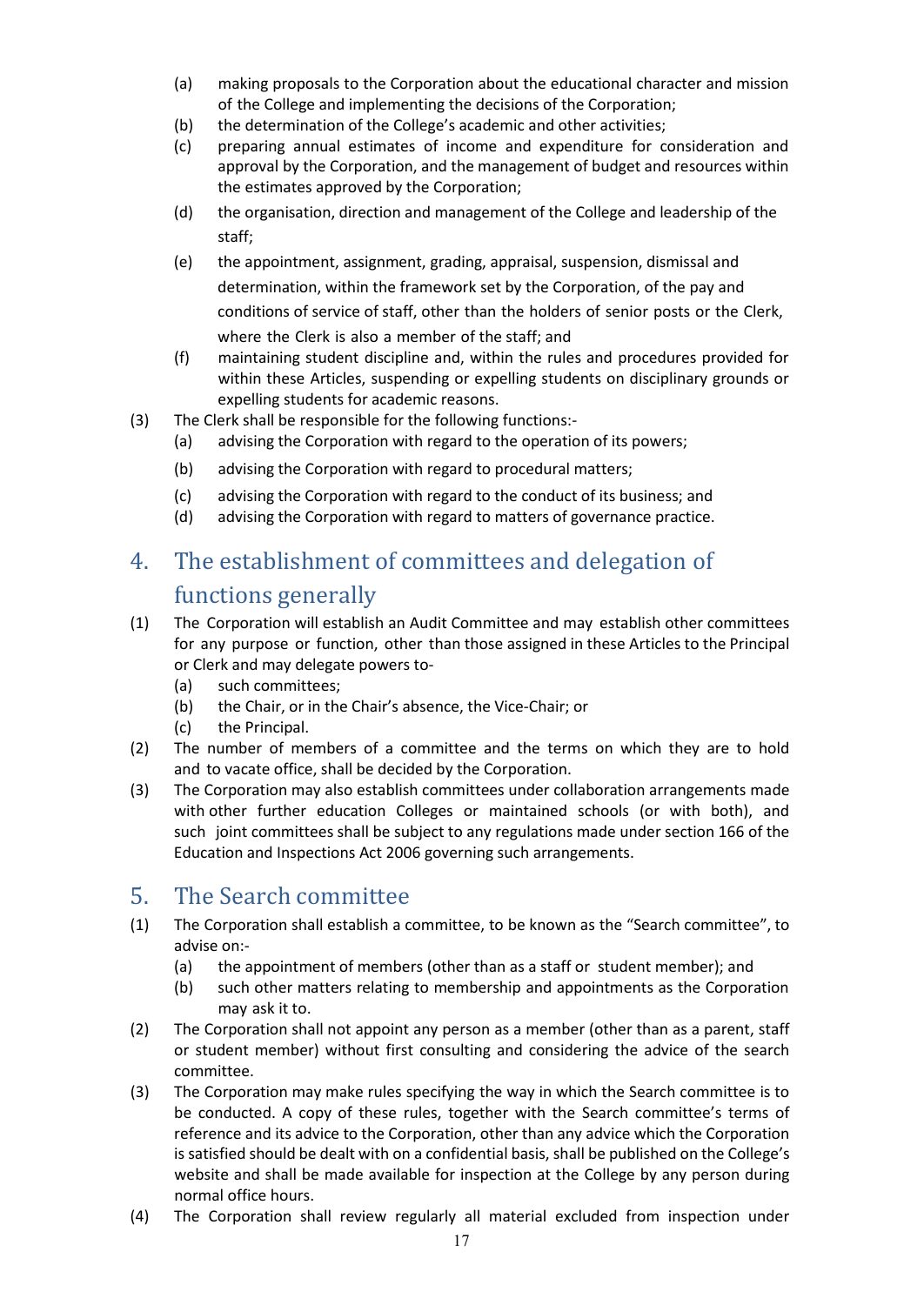paragraph (3) and shall make any such material available for inspection where it is satisfied that the reason for dealing with the matter on a confidential basis no longer applies, or where it considers that the public interest in disclosure outweighs that reason.

# 6. The Audit committee<br>(1) The Corporation shall establish

- The Corporation shall establish a committee, to be known as the "Audit committee", to advise on matters relating to the Corporation's audit arrangements and systems of internal control.
- (2) The Audit committee shall consist of at least three persons and should not include members of staff at the College including those in senior posts, and shall operate in accordance with any requirements of the CE of Skills Funding.

#### 7. Composition of committees

Any committee established by the Corporation, other than the committee referred to in article 10, may include persons who are not members of the Corporation.

### 8. Access to committees by non-members and publication of minutes

The Corporation shall ensure that:-

- (a) a written statement of its policy regarding attendance at committee meetings by persons who are not committee members; and
- (b) the minutes of committee meetings, if they have been approved by the Chair of the meeting, are published on the College's website and made available for inspection at the College by any person, during normal office hours.

### 9. Delegable and non-delegable functions (1)

The Corporation shall not delegate the following functions-

- (a) the determination of the educational character and mission of the College
- (b) the approval of the annual estimates of income and expenditure;
- (c) the responsibility for ensuring the solvency of the College and the Corporation and for safeguarding their assets;
- (d) the appointment of the Principal or holder of a senior post;
- (e) the appointment of the Clerk, (including, where the Clerk is, or is to be, appointed as a member of staff the Clerk's appointment in the capacity of a member of staff); and
- (f) the modification or revocation of these Articles.

#### 10. Delegable and non-delegable functions (2)

- (1) The Corporation may not delegate:-
	- (a) the consideration of the case for dismissal, and
	- (b) the power to determine an appeal in connection with the dismissal of the Principal, the Clerk or the holder of a senior post, other than to a committee of members of the Corporation.
- (2) The Corporation shall make rules specifying the way in which a committee having functions under paragraph (1) shall be established and conducted.

### 11. Delegable and non-delegable functions (3)

The Principal may delegate functions to the holder of any other senior post other than:-

(a) the management of budget and resources; and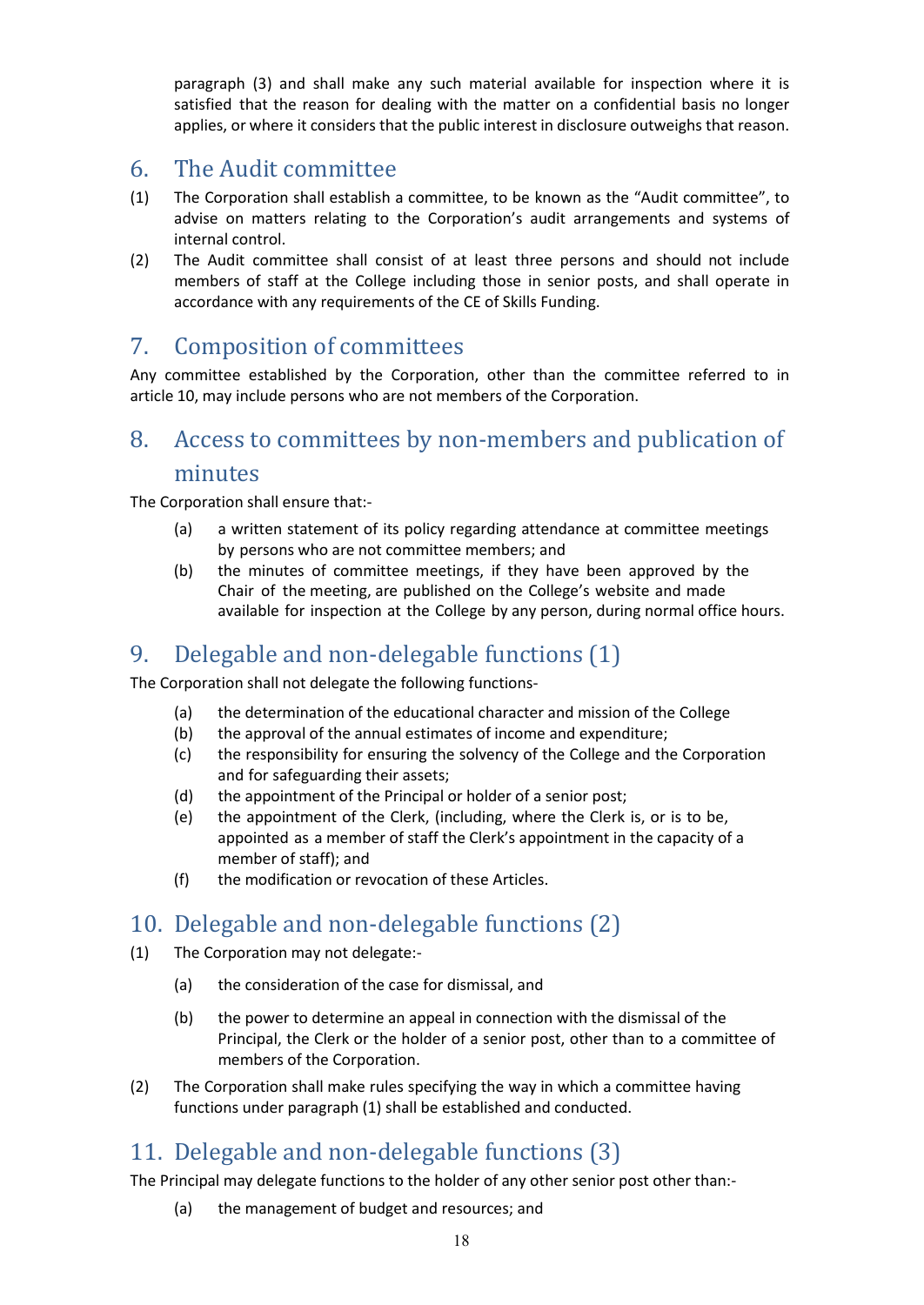(b) any functions that have been delegated to the Principal by the Corporation.

# 12. Appointment and promotion of staff  $(1)$ <br>(1) Where there is a vacancy or expected vacancy in a senio

- Where there is a vacancy or expected vacancy in a senior post, the Corporation shall:-
	- (a) advertise the vacancy nationally; and
	- (b) appoint a selection panel consisting of:
		- i. at least five members of the Corporation including the Chair or the Vice-Chair or both, where the vacancy is for the post of Principal ; or
		- ii. the Principal and at least three other members of the Corporation, where the vacancy is for any other senior post.
- (2) The members of the selection panel shall:-
	- (a) decide on the arrangements for selecting the applicants for interview;
	- (b) interview the applicants; and
	- (c) where they consider it appropriate to do so, recommend to the Corporation for appointment one of the applicants they have interviewed.
- (3) If the Corporation approves the recommendation of the selection panel, that person shall be appointed.
- (4) If the members of the selection panel are unable to agree on a person to recommend to the Corporation, or if the Corporation does not approve their recommendation, the Corporation may make an appointment itself of a person from amongst those interviewed, or it may require the panel to repeat the steps specified in paragraph (2), with or without first re-advertising the vacancy.
- (5) Where there is a vacancy in a senior post or where the holder of a senior post is temporarily absent, until that post is filled or the absent post holder returns, a member of staff:-
	- (a) may be required to act as Principal or in the place of any other senior post holder; and
	- (b) if so required, shall have all the duties and responsibilities of the Principal or such other senior post holder during the period of the vacancy or temporary absence.

### 13. Appointment and promotion of staff (2)

The Principal shall have responsibility for selecting for appointment all members of staff other than:-

- (a) senior post holders; and
- (b) where the Clerk is also to be appointed as a member of staff, the Clerk in the role of a member of staff.

#### 14. Rules relating to the conduct of staff

After consultation with the staff, the Corporation shall make rules relating to their conduct.

#### 15. Academic freedom

In making rules under article 14, the Corporation shall have regard to the need to ensure that academic staff at the College have freedom within the law to question and test received wisdom, and to put forward new ideas and controversial or unpopular opinions, without putting themselves at risk of losing their jobs or any privileges which they may enjoy at the College.

#### 16. Grievance, suspension and disciplinary procedures

- (1) After consultation with staff, the Corporation shall make rules setting out
	- (a) grievance procedures for all staff;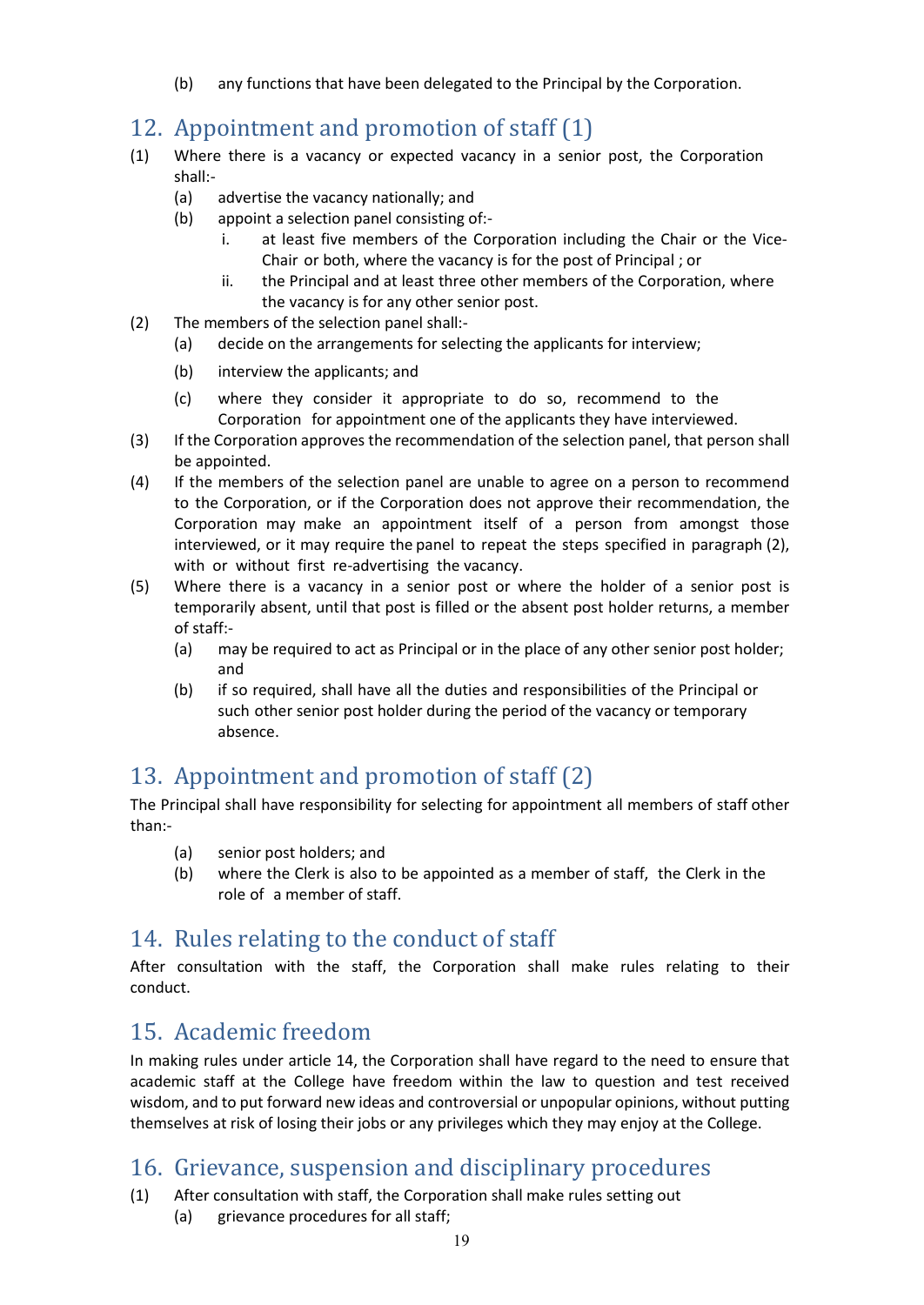- (b) procedures for the suspension of all staff; and
- (c) disciplinary and dismissal procedures for
	- i. senior post-holders, and
	- ii. staff other than senior post-holders

and such procedures shall be subject to the provisions of articles 3(1)(e), 3(2)(e), 9(d), 9(e), 10(1) and 17.

- (2) Any rules made under paragraph (1)(b) shall include provision that where a person has been suspended without pay, any appeal against such suspension shall be heard and action taken in a timely manner.
- (3) Any rules made under paragraph  $(1)(c)(i)$  shall include provision that where the Corporation considers that it may be appropriate to dismiss a person, a preliminary investigation shall be conducted to examine and determine the case for dismissal.

# 17. Suspension and dismissal of the Clerk<br>(1) Where the Clerk is also a member of staff at the College

- Where the Clerk is also a member of staff at the College, the Clerk is to be treated as a senior post holder for the purposes of article 16(c).
- (2) Where the Clerk is suspended or dismissed under article 16, that suspension or dismissal shall not affect the position of the Clerk in the separate role of Clerk to the Corporation.

#### 18. Students

- (1) Any students' union shall conduct and manage its own affairs and funds in accordance with a constitution approved by the Corporation and no amendment to, or rescission of, that constitution, in part or in whole, shall be valid unless approved by the Corporation.
- (2) The students' union shall present audited accounts annually to the Corporation.
- (3) After consultation with representatives of the students, the Corporation shall make rules concerning the conduct of students, including procedures for their suspension and expulsion (including expulsion for an unsatisfactory standard of work or other academic reason).

#### 19. Financial matters

The Corporation shall set the policy by which the tuition and other fees payable to it are determined, subject to any terms and conditions attached to grants, loans or other payments paid or made by the CE of Skills Funding.

### 20. Co-operation with the CE of Skills Funding

The Corporation shall co-operate with any person who has been authorised by the CE of Skills Funding to audit any returns of numbers of students or claims for financial assistance and shall give any such person access to any documents or records held by the Corporation, including computer records.

#### 21. Internal audit

- (1) The Corporation shall, at such times as it considers appropriate, examine and evaluate its systems of internal financial and other control to ensure that they contribute to the proper, economic, efficient and effective use of the Corporation's resources.
- (2) The Corporation may arrange for the examination and evaluation mentioned in paragraph (1) to be carried out on its behalf by internal auditors.

#### 22. Accounts and audit of accounts

- (1) The Corporation shall:-
	- (a) keep proper accounts and proper records in relation to the accounts; and
	- (b) prepare a statement of accounts for each financial year of the Corporation.